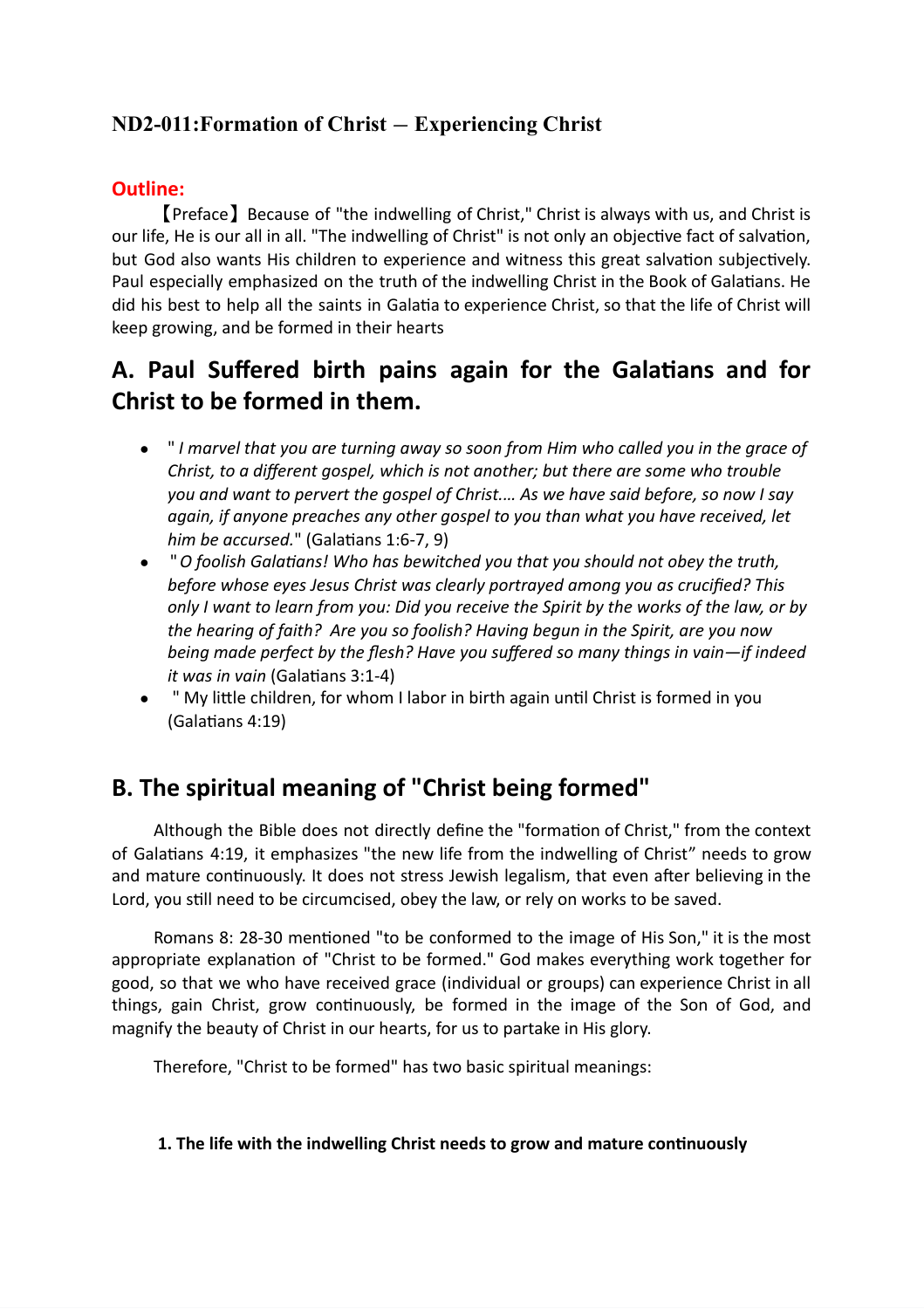- "*we should no longer be children, tossed to and fro and carried about with every wind of doctrine, by the trickery of men, in the cunning craftiness of deceitful plotting, but, speaking the truth in love* (holding the truth in love – DBY)*, may grow up in all things into Him who is the head—Christ*..." (Ephesians 4:14-15)
- "*For though by this time you ought to be teachers, you need someone to teach you again the first principles of the oracles of God; and you have come to need milk and not solid food. For everyone who partakes only of milk is unskilled in the word of righteousness, for he is a babe. But solid food belongs to those who are of full age, that is, those who by reason of use have their senses exercised to discern both good and evil.*" (Hebrews 5:12-14)

## **2. Forms us into the image of the Son of God**

- "*And we know that all things work together for good to those who love God, to those who are the called according to His purpose. <sup>29</sup> For whom He foreknew, He also predestined to be conformed to the image of His Son, that He might be the firstborn among many brethren. <sup>30</sup> Moreover whom He predestined, these He also called; whom He called, these He also justified; and whom He justified, these He also glorified.* " (Romans 8:28-30)
- "And He Himself gave some *to be* apostles, some prophets, some evangelists, and some pastors and teachers, <sup>12</sup> for the equipping of the saints for the work of ministry, for the **edifying of the body of Christ, <sup>13</sup> till** we all come to the unity of the faith and of the knowledge of the Son of God, to a perfect man, to the measure of the stature of the fullness of Christ…" ( Ephesians 4:11-13)

# **C. By "experiencing Christ, " "Christ is formed"**

## **1. Truly know that Christ indwelled and became our new life**

#### **(Please refer to ND2-010 "The Indwelling of Christ"- Abide in Christ)**

- "…Christ *who is* our life…" (Colossians 3:4a) / "*For to me, to live is Christ*" (Philippians 1:21)
- "I have been crucified with Christ; it is no longer I who live, but Christ lives in me." (Galatians 2:20)
- "But we have this treasure in earthen vessels, that the excellence of the power may be of God and not of us. " (2 Corinthians 4:7)

#### **2. Have a strong desire to pursue the growth**

- "*as newborn babes, desire the pure milk of the word, that you may grow,* if indeed you have tasted that the Lord *is* gracious." (1 Peter 2 :2-3)
- "Not that I have already attained, or am already perfected; but I press on, that I may lay hold of that for which Christ Jesus has also laid hold of me." (Philippians 3:12)

#### **3. Beware of all obstructions that hinder the growth of life**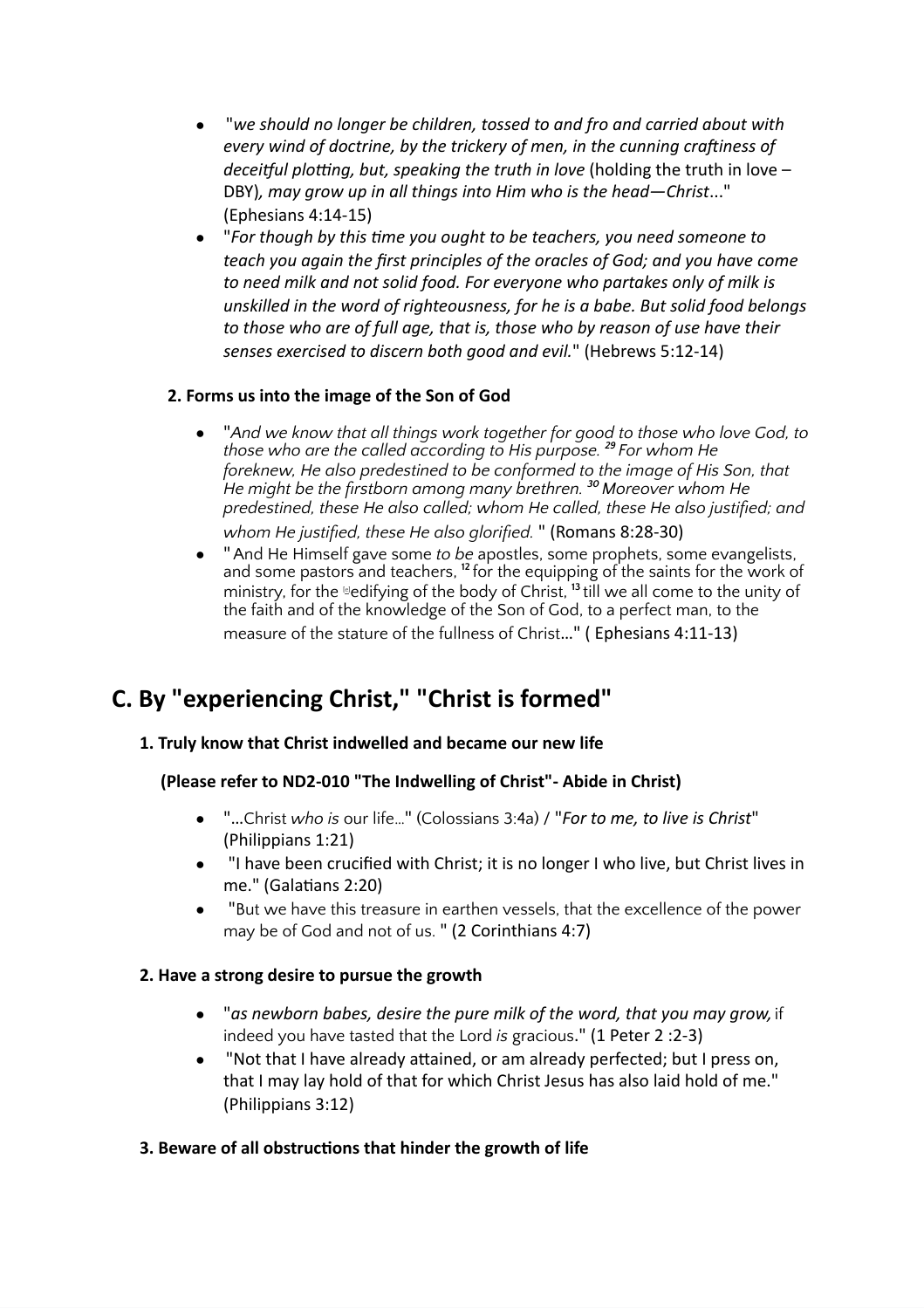- "*Catch us the foxes, the little foxes that spoil the vines, for our vines have tender grapes*." (Songs of Solomon 2:15)
- "*We should no longer be children, tossed to and fro and carried about with every wind of doctrine, by the trickery of men, in the cunning craftiness of deceitful plotting.*" (Ephesians 4:14)
- "But the ones on the rock are those who, when they hear, receive the word with joy; and these have no root, who believe for a while and in time of [g]temptation fall away. *Now the ones that fell among thorns are those who, when they have heard, go out and are choked with cares, riches, and pleasures of life, and bring no fruit to maturity.*" (Luke 8:13-14)

## **4. In all things, experience and gain Christ**

- "*All things work together for good to those who love God, to those who are the called according to His purpose. For whom He foreknew, He also predestined to be conformed to the image of His Son, that He might be the firstborn among many brethren.*" (Romans 8:28-29)
- "*Grow up in all things into Him who is the head—Christ* " (Ephesians 4:15b)
- " Yet indeed I also count all things loss for the excellence of the knowledge of Christ Jesus my Lord, for whom I have suffered the loss of all things, and count them as rubbish, that I may gain Christ. Brethren, I do not count myself to have [d]apprehended; but one thing I do, forgetting those things which are behind and reaching forward to those things which are ahead, I press toward the goal for the prize of the upward call of God in Christ Jesus." (3:8, 13-14)

#### **5. Growth in the body continuously**

- "And He Himself gave some *to be* apostles, some prophets, some evangelists, and some pastors and teachers, for *the equipping of the saints for the work of ministry, for the edifying of the body of Christ, till we all come to the unity of the faith and of the knowledge of the Son of God, to a perfect man, to the measure of the stature of the fullness of Christ*." (Ephesians 4:11-13)
- " *from whom the whole body, joined and knit together by what every joint supplies, according to the effective working by which every part does its share, causes growth of the body for the edifying of itself in love*." (Ephesians 4:16)

# **Meditation, Practice, Discussion**

## ❏ **Content Review: Based on the theme verses and content of this lesson, what are some questions you may have?**

1. Paul especially emphasized the truth of the indwelling Christ in the Book of Galatians. He helped the saints in Galatia to experience Christ so that the life of Christ will keep growing and be formed in their hearts. Please review the three passages mentioned in this section: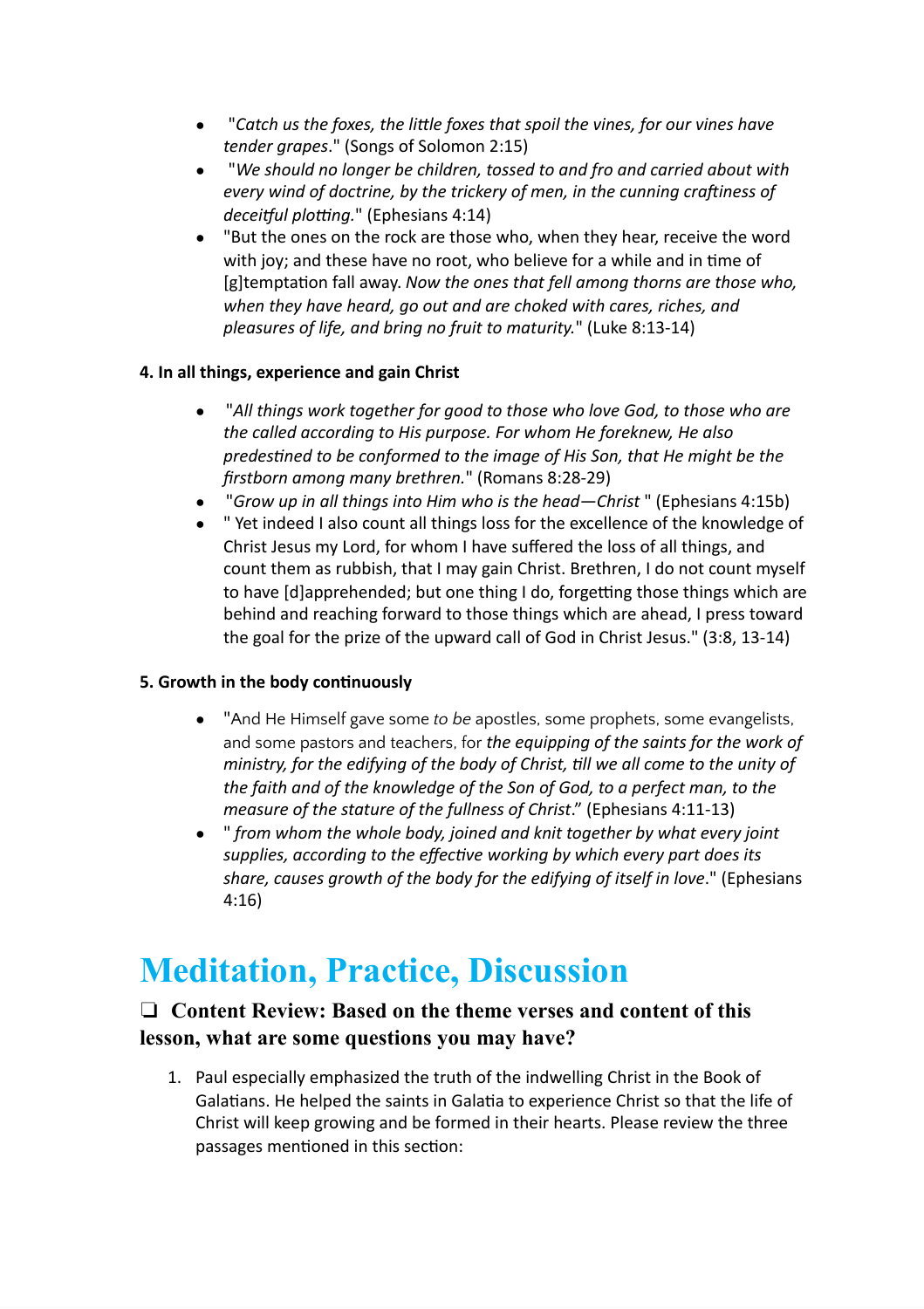| 1. Please describe briefly the two basic spiritual meanings of "Christ being formed." |  |  |  |
|---------------------------------------------------------------------------------------|--|--|--|
|                                                                                       |  |  |  |

 $\overline{\phantom{a}}$  , and the contract of the contract of the contract of the contract of the contract of the contract of the contract of the contract of the contract of the contract of the contract of the contract of the contrac

 $\overline{\phantom{a}}$  , and the contract of the contract of the contract of the contract of the contract of the contract of the contract of the contract of the contract of the contract of the contract of the contract of the contrac

 $\overline{\phantom{a}}$  , and the contract of the contract of the contract of the contract of the contract of the contract of the contract of the contract of the contract of the contract of the contract of the contract of the contrac

 $\overline{\phantom{a}}$  , and the contract of the contract of the contract of the contract of the contract of the contract of the contract of the contract of the contract of the contract of the contract of the contract of the contrac

 $\overline{\phantom{a}}$  , and the contract of the contract of the contract of the contract of the contract of the contract of the contract of the contract of the contract of the contract of the contract of the contract of the contrac

 $\overline{\phantom{a}}$  , and the contract of the contract of the contract of the contract of the contract of the contract of the contract of the contract of the contract of the contract of the contract of the contract of the contrac

 $\overline{\phantom{a}}$  , and the contract of the contract of the contract of the contract of the contract of the contract of the contract of the contract of the contract of the contract of the contract of the contract of the contrac

 $\overline{\phantom{a}}$  , and the contract of the contract of the contract of the contract of the contract of the contract of the contract of the contract of the contract of the contract of the contract of the contract of the contrac

 $\overline{\phantom{a}}$  , and the contract of the contract of the contract of the contract of the contract of the contract of the contract of the contract of the contract of the contract of the contract of the contract of the contrac

 $\overline{\phantom{a}}$  , and the contract of the contract of the contract of the contract of the contract of the contract of the contract of the contract of the contract of the contract of the contract of the contract of the contrac

1. By "experiencing Christ," to "Christ is formed," what are the five important aspects?

## ❏ **Further Reflection: The impact of this lesson on me, the revelation from the Holy Spirit, and additional insights**

1. Why was Paul suffering "labor pains again" for the Galatians? If I understand the spiritual meanings of the "formation of Christ," how would this help me in my pursuing spiritual growth? Would I be better motivated and have more concrete directions? Why so?

 $\overline{\phantom{a}}$  , and the contract of the contract of the contract of the contract of the contract of the contract of the contract of the contract of the contract of the contract of the contract of the contract of the contrac

 $\overline{\phantom{a}}$  , and the contract of the contract of the contract of the contract of the contract of the contract of the contract of the contract of the contract of the contract of the contract of the contract of the contrac

 $\overline{\phantom{a}}$  , and the contract of the contract of the contract of the contract of the contract of the contract of the contract of the contract of the contract of the contract of the contract of the contract of the contrac

 $\overline{\phantom{a}}$  , and the contract of the contract of the contract of the contract of the contract of the contract of the contract of the contract of the contract of the contract of the contract of the contract of the contrac

 $\overline{\phantom{a}}$  , and the contract of the contract of the contract of the contract of the contract of the contract of the contract of the contract of the contract of the contract of the contract of the contract of the contrac

2. For individuals and churches, there are five main aspects in the outline from "experiencing Christ" to fulfilling "Christ being formed." Please consider at which points doyou most need to grow by God's grace? Please share with your group members and ask everyone to pray for you.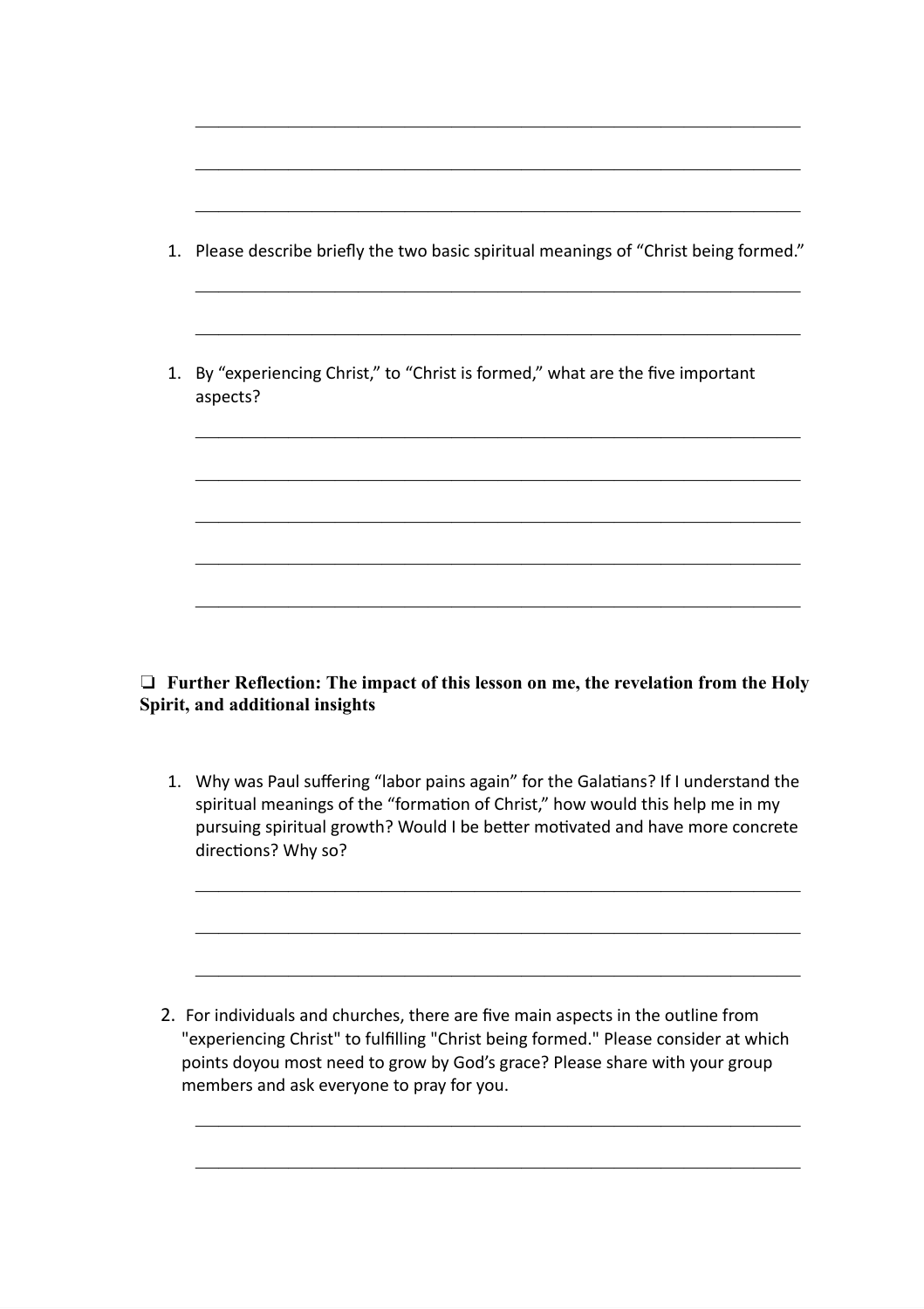# ❏ **The Path to Implementation:**

1. The "indwelling of Christ" is not only an objective fact that God has already accomplished but also can be our experience and testimony subjectively, until "Christ is formed" in our heart. According to the teaching of this lesson, what specific plan do you have to carry out thispractice?

 $\overline{\phantom{a}}$  , and the contract of the contract of the contract of the contract of the contract of the contract of the contract of the contract of the contract of the contract of the contract of the contract of the contrac

 $\overline{\phantom{a}}$  , and the contract of the contract of the contract of the contract of the contract of the contract of the contract of the contract of the contract of the contract of the contract of the contract of the contrac

 $\overline{\phantom{a}}$  , and the contract of the contract of the contract of the contract of the contract of the contract of the contract of the contract of the contract of the contract of the contract of the contract of the contrac

 $\overline{\phantom{a}}$  , and the contract of the contract of the contract of the contract of the contract of the contract of the contract of the contract of the contract of the contract of the contract of the contract of the contrac

2. In the next two weeks, please focus on the meditating passages listed in the outline each day, and the true knowledge and experience of the formation of Christ. Please record your insights and practice below.

#### **Week One**

| Day          | <b>Insights or practice</b> |
|--------------|-----------------------------|
| $\mathbf{M}$ |                             |
| T            |                             |
| W            |                             |
| <b>Th</b>    |                             |
| $\mathbf F$  |                             |

#### **Week Two**

| Day | <b>Insights or practice</b> |
|-----|-----------------------------|
|-----|-----------------------------|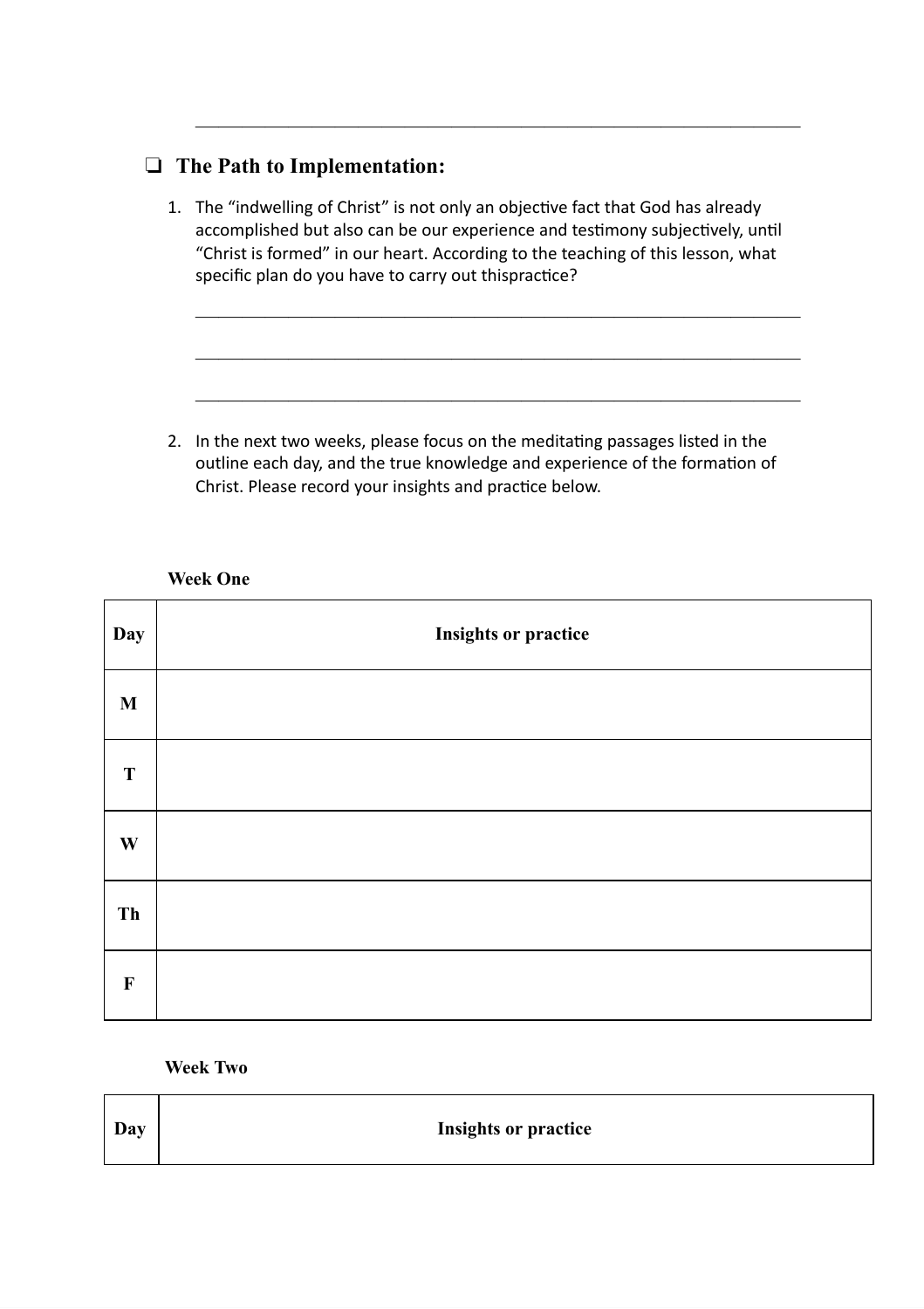| $\mathbf M$ |  |
|-------------|--|
| $\mathbf T$ |  |
| W           |  |
| Th          |  |
| $\mathbf F$ |  |

#### **SERMOM:**

Brothers and sisters, peace be to you!

Today is the eleventh lecture of the New Man Discipleship. Thisthis is also the second lecture of stage two *—* "New Life." The "Indwelling of Christ" taught in the previous lecture is the foundation of stage two. Because of "the indwelling of Christ," Christ is always with us, and Christ is our life, He is our all in all. "The indwelling of Christ" is not only an objective fact of salvation, but God also wants His children to experience and witness this great salvation personally. Christianity is definitely not just talk; it is something we can experience in all things. If the Lord opened our eyes and helped us enter into the truth, our daily lives will be in a different state because we can all experience Him through the indwelling Christ so that Christ is formed in our hearts.

Today's topic is "The Formation of Christ," that is, for us to experience Christ in all things, so our lives will grow, form, and mature. Paul especially emphasized the truth of the indwelling Christ in the Book of Galatians. He did his best to help all the saints in Galatia to experience Christ so that the life of Christ will keep growing, and be formed in their hearts. Regardless of whether you are recently saved or have been saved for years, I hope that we will lay a good foundation concerningtoday's topic so we can have a true relationship with the mighty Christ daily. That will be in a different realm of relationship!

# **A. Paul Suffered birth pains again for the Galatians and for Christ to be formed in them**

Paul is willing to *"labor in birth again until Christ is formed in you," (Galatians 4:19*), for Galatians. Galatians 1: 6-9 says: " *I marvel that you are turning away so soon from Him who called you in the grace of Christ, to a different gospel, which is not another; but there are some who trouble you and want to pervert the gospel of Christ.… As we have said before, so*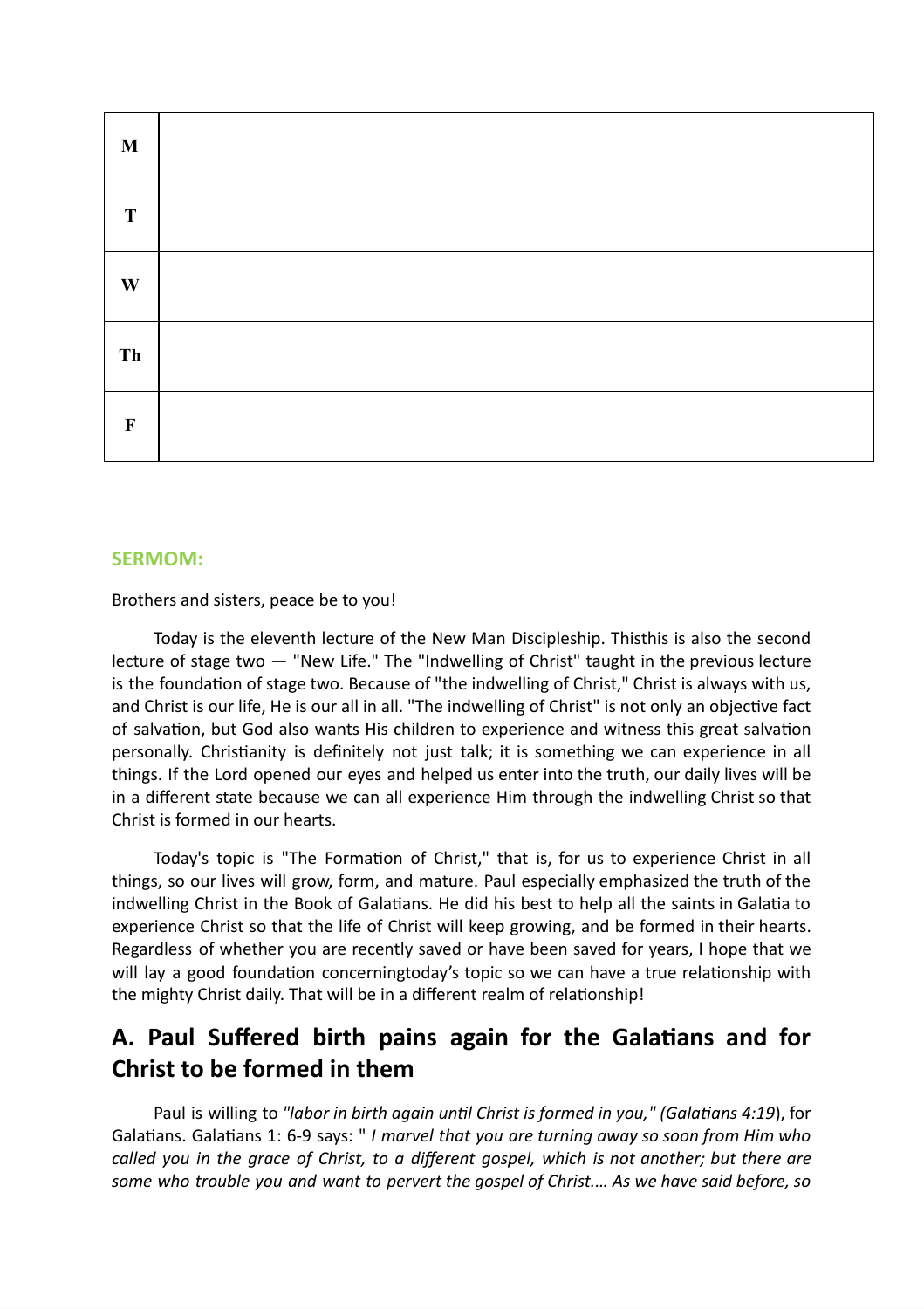*now I say again, if anyone preaches any other gospel to you than what you have received, let him be accursed.*" In 3: 1-4 also said: " *O foolish Galatians! Who has bewitched you that you should not obey the truth, before whose eyes Jesus Christ was clearly portrayed among you* as crucified? This only I want to learn from you: Did you receive the Spirit by the works of the law, or by the hearing of faith? Are you so foolish? Having begun in the Spirit, are you now *being made perfect by the flesh? Have you suffered so many things in vain—if indeed it was in vain?*

Reading these few passages, can you feel a little of Paul's heart as a father? Here, he was expressing his worry for them. He said: "I marvel that you are turning away so soon...are you so foolish?" Don't think that Paul was too harsh, as if he was accusing them. How can he say: "Foolish Galatians!?" Indeed, this is a father's heart! He was not focused on accusing but expressing his anxious heart. Just like in Genesis chapter 3 when God came to find Adam and Eve and said, "Where are you?" You may think it with a harsh tone *—*"Where did you go?" This judgment is similar to the police catching the thief, that God's wrath will come upon them. f you understand it as a wounded father, a wounded God, who loves His children, who created the Garden of Eden for them, and reminded them again and again, but they still sinned, then you will understand how painful he was in his heart. So, He said: "Where are you?" That is a father's heart, with a totally different feeling! Therefore, Paul accused them of being "foolish Galatians," because Paul was very worried about them, as he said: " *I marvel that you are turning away so soon from Him who called you in the grace of Christ, to a different gospel, which is not another*."

Secondly, it is about how Paul was unwilling to give them up. He said: " *Having begun in the Spirit, are you now being made perfect by the flesh? Have you suffered so many things in vain—if indeed it was in vain.*" He was not only worried about them, but also unwilling to give them up. How could they be so foolish? Howcould they be so deceived by the enemy? In fact, this sentiment is not just for Galatians, many Christians today suffer because we make the same mistakes as the Galatians. We confess as a doctrine people are saved not by deeds but justified by faith; however, when we enter the door, we still strive in doing good deeds to feel saved.

Thirdly, not only was Paul worrying for them, but also willing to: "...*labor in birth again until Christ is formed in you.*" (Gal. 4:19). Paul called the Galatians "My little children." This reflected Paul's heart with a father'slove, which is undoubtedly expressed in this letter. He really worried about them, loved them, and was anxious for them, and he was willing to suffer the pain of "reproduction" for them again, until Christ was "formed" in their hearts. You can see from the pictures I prepared: A fetus looks very different every few days in the process of forming, becoming mature and getting closer to the appearance of a human being. At first you can't see what he was, but after fifty days, you can see the shape of the baby slowly begin to appear. As it continues to grow, in the end he becomes a very clear fetus. This is called growing into "Formation."

# **B. The spiritual meaning of "Christ being formed"**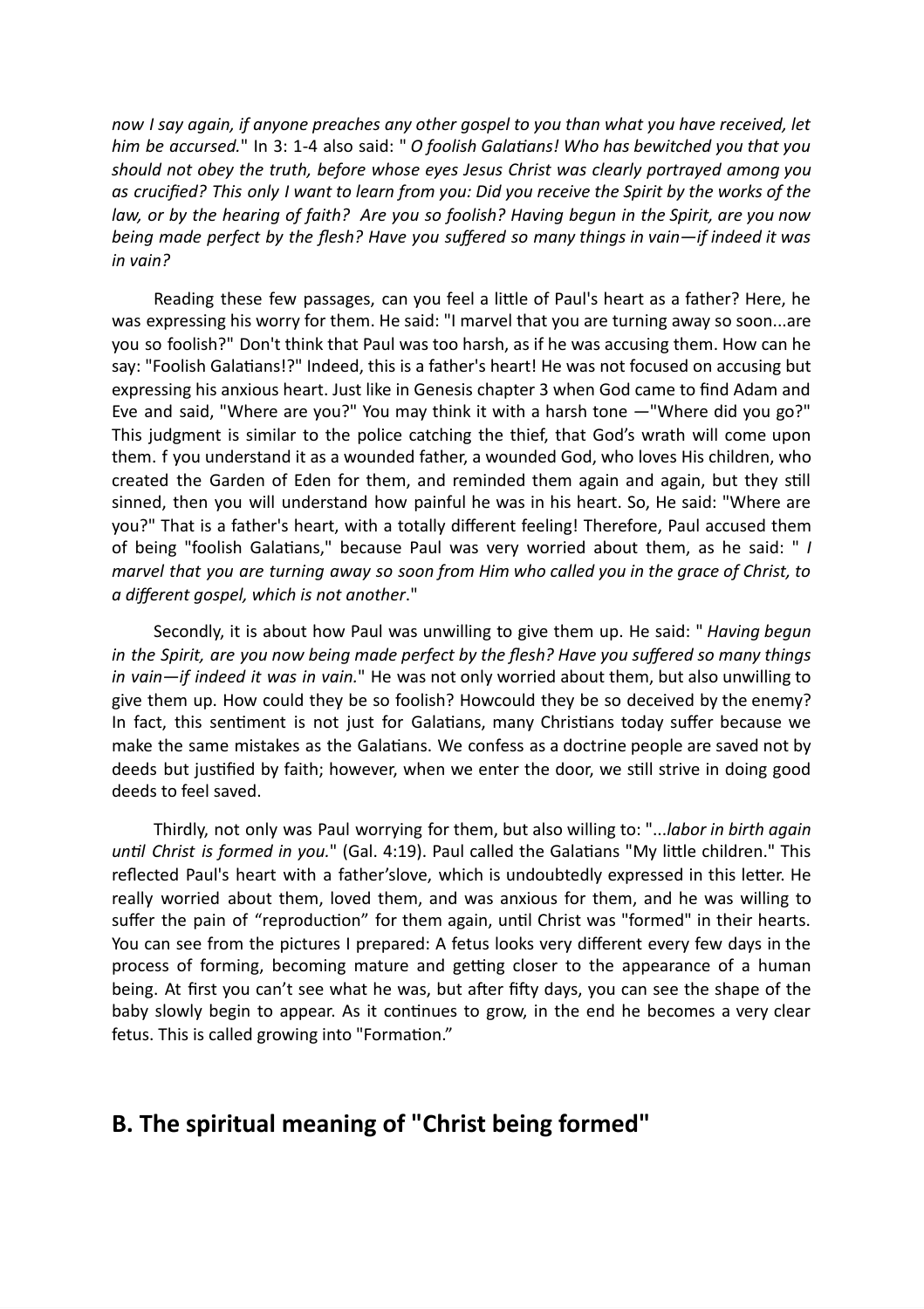Then, what exactly is the spiritual meaning of "Christ being formed?" What does it mean to have Christ formed in our hearts? What does it mean to suffer from laboring in birth again for them? I don't know about you but when I read about this, I was a little confused at first. Isn't the born-again-salvation once for all? Why do we have to be born again? It sounds like the first salvationwas not accounted for but had a "miscarriage." Although people might think this way, in Christ, when we are truly born again and saved, God is faithful; even though we may be weak, unbelieving, complaining, or sometimes even deny Him, He would never abandon us. Therefore, if we truly repented, accepted Jesus Christ, and were born again in the Holy Spirit, after Christ has indwelled in us, we do not need to be reborn. Paul was using the expression of "birth pains" again to describe that it is a very costly and painful thing.

Truly, what exactly does it mean by "Christ being formed?" Although the Bible does not directly define the "formation of Christ," by concluding from the context of Galatians 4:19, it emphasizes that "the new life from the indwelling of Christ" needs to grow and mature continuously. It is not stressed as in Jewish legalism, that even after believing in the Lord, you still need to be circumcised, obey the law, or rely on works to be saved. This is the truth that Paul was fighting for. It is not acceptable to Paul, because people are "justified by faith."

However, we must first emphasize that Paul was not asking children of God to deny the law. Let us not be extreme in thinking that all laws are wrong, that churches should not have any requirements for people, and that every church which has requirements are considered "legalists." For example, we often hear people claim, "Why tithe? Why do you have to come and serve? Why can't we stop attending meetings?... Those are all legalists!" Therefore, let's not mistake what Paul said in Galatians in order to justify denying the law or God's commands in the Bible. Paul himself also said in 1 Timothy 1: 8: "...*the law is good if one uses it lawfully*." And "...*the law is holy, and the commandment holy and just and good.*" (Romans 7:12) Therefore, the law is good, and people must use it appropriately.

What Paul was fighting against was "legalism" which emphasized that people cannot rely on faith alone, they must be circumcised and obey the law. He said in Romans 3:20: "...by the deeds of the law no flesh will be justified in His sight, for by the law is the *knowledge of sin*." The law is like a mirror, which makes us look at ourselves and see that there is no good in me, I need Christ! The law is like a teacher's discipline. The law has its value, because it draws us to Christ, and to confess: "*by the deeds of the law no flesh will be justified in His sight.*... *a man is justified by faith apart from the deeds of the law.*" (Romans 3:20; 28) God said: "*Heaven and earth will pass away, but My words will by no means pass away.*" (Matthew 24:35), "...*unless your righteousness exceeds the righteousness of the scribes and Pharisees, you will by no means enter the kingdom of heaven.*" (Matthew 5:20), "*He who has My commandments and keeps them, it is he who loves Me. And he who loves Me will be loved by My Father, and I will love him and manifest Myself to him.*" (John 14:21) Therefore, to live out the requirements and obey the law of God is still the desire of God but we are not saved by this, nor justified by this.

So, how can we live out the law and obey God's commands today? Because Christ is already indwelling in us today, "*For Christ is the end of the law for righteousness to everyone who believes*" (Romans 10:4), He is in me and became my life, and also became my source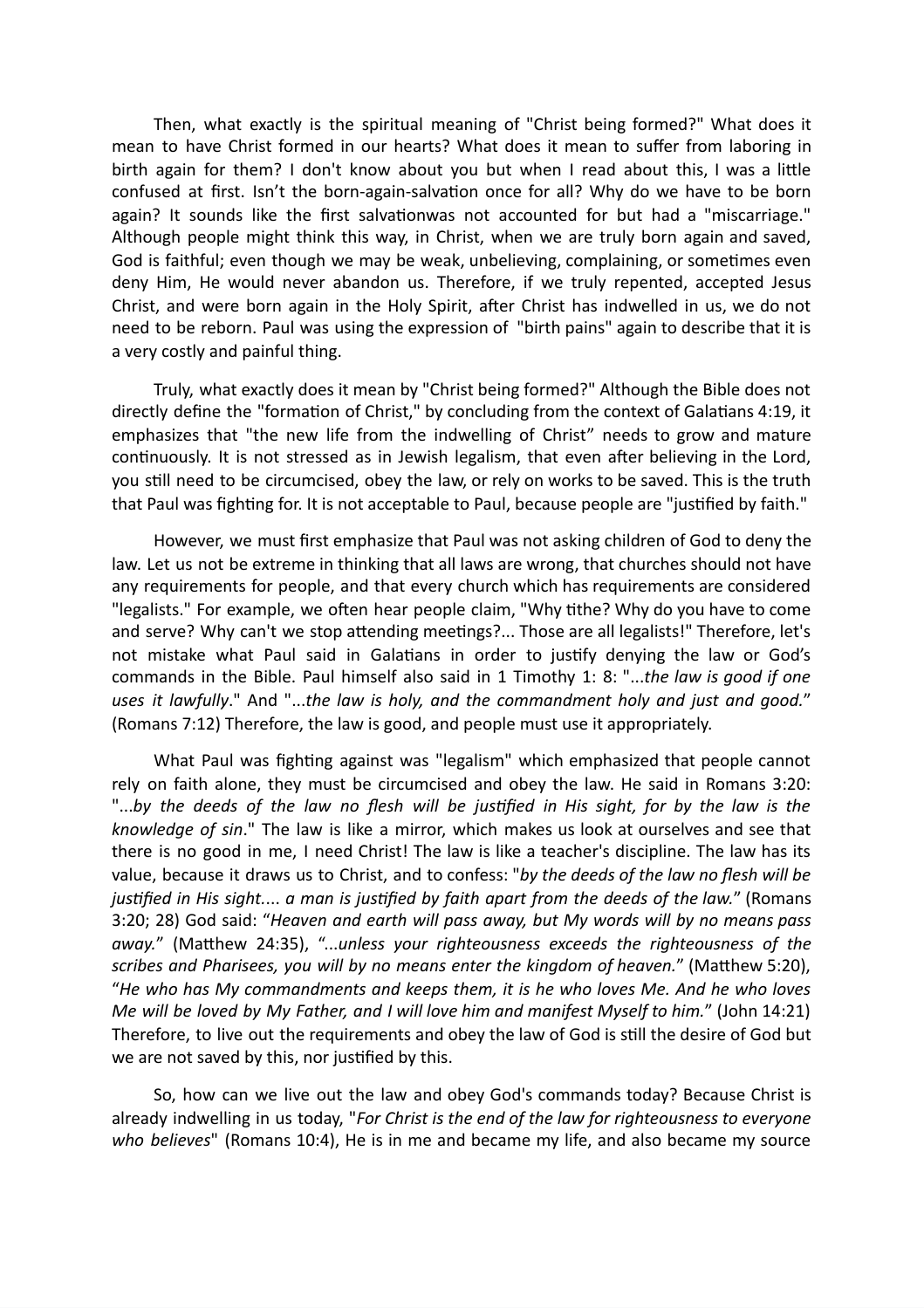and ability to live out the law. Otherwise, after we are saved, no one can please God by still relying on living by the law.

Moreover, Romans 8: 28-30 mentioned "to be conformed to the image of His Son," it is the most appropriate explanation of "Christ to be formed". God makes everything work together for good, so that we who have received grace (individual or groups) can experience Christ in all things, gain Christ, grow continuously, be formed in the image of the Son of God, and magnify the beauty of Christ In our hearts, for us to partake in His glory.

Yesterday, I received a little joke sent by a college classmate: a little girl asked her grandma: "What is the difference between "growth" and "maturity?" Grandma told her, "What you didn't know before, now you know, this is called 'growth.'" She asked again, "So what is 'maturity?'" Grandma said, "You know it but you deliberately pretend not to know it. This is called "maturity." Of course. It was a negative sarcastic dialog; it was just a joke. Actually, a person pretending to know but not knowing is called "immaturity" or "fake." But when not knowing before but knew it, I learned that is "growth." For example, I have never understood what is "the indwelling of Christ." Now I know this great truth, and I also know that it is the foundation of our salvation and thanking God! This is called "growth." Then, as I became more and more aware, I confessed to the Lord that "…*he knows nothing yet as he ought to know.* " (1 Corinthians 8:2), and I deeply feel that my knowledge and experience of the truth of the indwelling Christ is too shallow, this is called "maturity." The more mature a person is, the humbler the person will be. Today, many people like to talk big when they only know superficially, or even criticize others. This reflects their shallowness and immaturity. The more a person knows the truth, and the richer his life, the humbler he would be before the Lord; and he will often admit that "... *he knows nothing yet as he ought to know*." That's why Paul prayed for us, asking God "...*may give to you the spirit of wisdom and revelation in the knowledge of Him*." (Ephesians 1:17) Because of what we should know, we really don't know. This kind of prayer is a mature prayer!

Therefore, "Christ to be formed" has two basic spiritual meanings:

#### **1. The life with the indwelling Christ needs to grow and mature continuously**

Ephesians 4:14-15: " *we should no longer be children, tossed to and fro and carried about with every wind of doctrine, by the trickery of men, in the cunning craftiness of deceitful plotting, but, speaking the truth in love* (holding the truth in love – DBY)*, may grow up in all things into Him who is the head—Christ*..."

When a life is growing, it will definitely not stay childish. Although we need to turn back to being child-like, we don't want to be childish. "Childish" and "Child-like" are completely different things. When my life is truly growing, I will "... *no longer be children,* tossed to and fro and carried about with every wind of doctrine, by the trickery of men, in the *cunning craftiness of deceitful plotting*. "

When I went to China in 1996, someone told us a few heretics that were popular in China at that time. When I heard of "Eastern Lightning," I was really ignorant then, and I sneered and said, "How can this teaching become a popular cult? How can the children of God believe in such teaching? The Bible can disprove it with many proofs showing their faultiness." To our surprise, none would expect that every year when we went in, we heard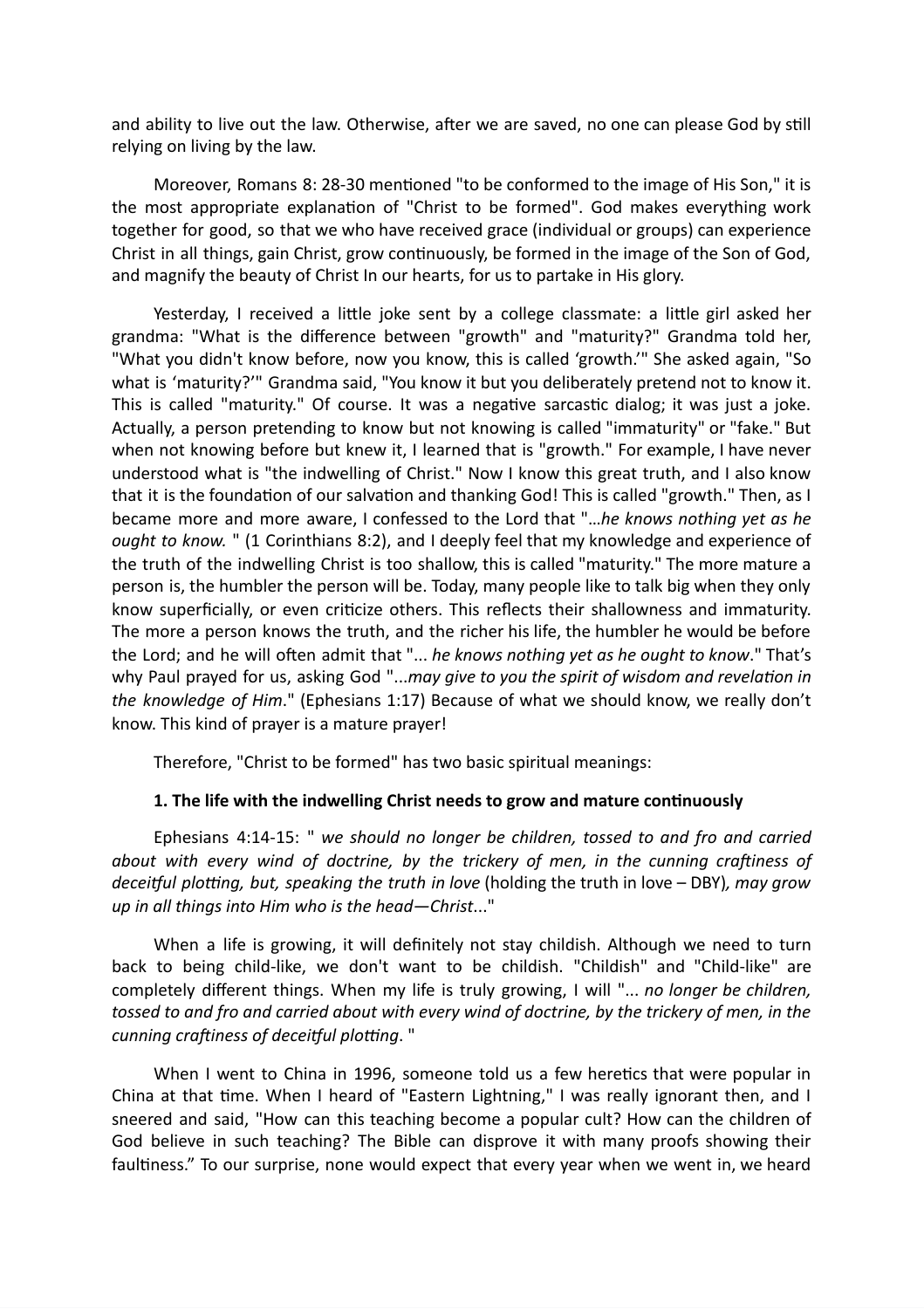not minor but terrible major bad news. The rapid spread of Eastern Lightning in China was unexpected by many people. Many places were originally called the "Jesus Village," but now the whole village was overtaken by the cult. The preacher and the leader were all misled. Their arguments were drawn from the Bible, and if you are not familiar with the Bible, you can easily be deceived by them; they take things out of context, far-fetched theories, and even use force, temptation, money, and sex to draw people in. Brothers and sisters, if we are immature, we will be easily deceived by these heretical beliefs. Maybe we look mature on the outside, maybe we have believed in the Lord for a long time, maybe we are preachers and elders, but our lives may still be very childish, and can be easily disturbed and deceived by heretics and wrong teachings. All these show that we are immature.

About 30 years ago, something happened in Liverpool, England, that shocked the entire United Kingdom. A mother took her child to a department store. She turned around to pick up some things, then found that her child was missing. She looked everywhere and asked the security guard, but she couldn't find him. Two days later, the child's body was found laid beside the railroad tracks. Afterwards, they discovered from the surveillance camera that it turned out to be two young boys under the age of ten. They tricked this child, who was probably only three or four years old, with goodies, and led him out. Then these two boys, imitating the violence they saw on TV, beat the kid to death by the railroad tracks. This news caused great concern in Britain at the time. People could not believe or accept such a terrible thing could happen! Today there is actually a lot of media of this kind, the brainwashing of the Internet, the influence on the children, the heroism in the movie, the violent scenes...all enter the hearts of children. It is the same way in the spiritual realm. Too many heresies and too many wrong teachings will attract lots of people. Therefore, when Paul wrote to Timothy, he instructed Timothy: "*Preach the word! Be ready in season and out of season…For the time will come when they will not endure sound doctrine, but according to their own desires, because they have itching ears, they will heap up for themselves teachers*." (2 Timothy 4:2-3) There are so many teachers on the Internet. You can find them, and no one will be there to protect you. Therefore, we should not only care for our own pursuit and growth, or care about our influence on others, but also watch out for who might have influenced us! It is our own responsibility and decisionto understand what influences us. No one is forcing you. You must grow and be mature in the truth and in your life, otherwise, it is too dangerous.

Paul said: "*speaking the truth in love*" (Ephesians 4:15a). The focus is not merely on speaking the truth. We think that speaking the truth means telling our true opinion. For example, "Oh, look at your hair, it's permed like a bird's nest, it's ugly!" This is not what the Bible says "Speak the truth in love." I really like Brother John Darby's translation. He said: "holding the truth in love." We are holding the truth in love. then "*grow up in all things into Him who is the head—Christ*" (Ephesians 4:15). In other words, we should grow in all circumstances. It's not only growing in retreats, not only growing in particular things. Paul means: "grow up in all things into Christ." He is referring to "everything single thing."

This is a very, very important thing. How can we grow up in all things? During our annual retreat, we always emphasize three important meanings of the retreat, the second of which is the annual "spiritual checkpoint." Year after year, time passed quickly, more than 10 years had passed since we reminded everyone of these three things. It's too slow to check on spiritual life only once a year! Of course, We can still consider retreat as a large-scale,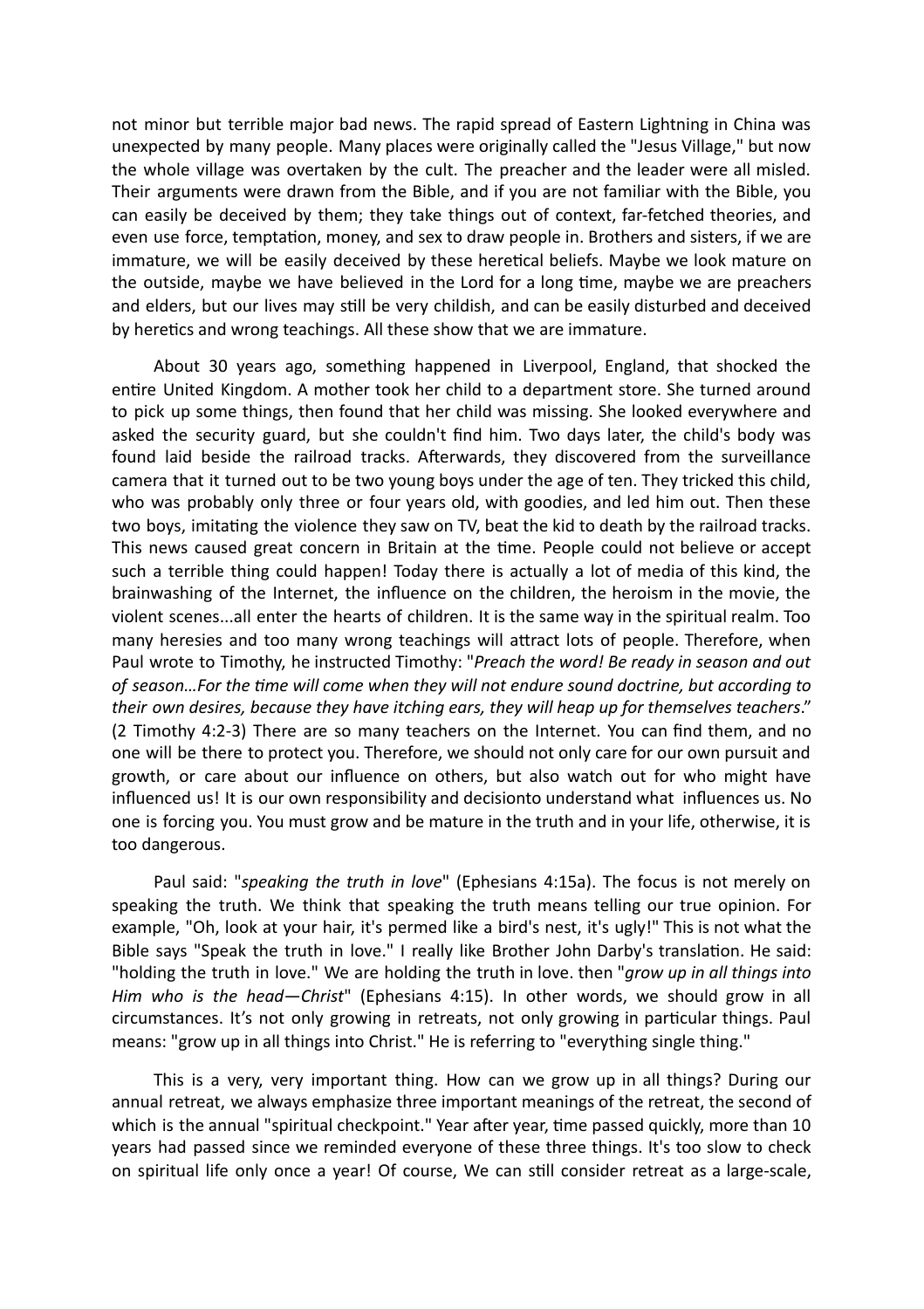detailed and thorough checkpoint. But Paul said: "Grow up in all things" (Ephesians 4:15), so it is every day that you should check whether you are really growing. This is a very big challenge.

I often encourage young brothers and sisters to form a good habit, which is to take a few minutes before bedtime every night, walking through the day before the Lord from morning to night. Let's start with the passive points: In what place was I not living like Christ? In all my encounters, was Christ in it? Then, on the positive side: Where did I really experience Christ and gain Christ? In what encounters did I really go through in Christ today? Do I really feel that I have gained Christ? Even if we experience failures, mistakes, or being disciplined, when we really go through them in Christ, these will help us grow and it will become our blessings.

I talked about this old brother before. He used to be the second richest person in his hometown. He has several stores; this was at least 70 or 80 years ago. One of his happiest moments every night was to collect all the earnings from each store, and sit on the bed with the door closed and count the bills. This was his happiest thing. He counted his money every day, enjoyed the fruits of his hard work. Later, after he accepted Jesus, his way of counting money was different. In the past, every dollar belonged to him; after believing in the Lord, as he counted half way through, sometimes the Lord said, "Stop, don't count anymore. What you just counted is yours, and the rest is mine." It is really not an easy thing for a person who loves money so much. If it were us, our blood pressure would shoot up high every time we count. We would say to God: "God, speak slowly." However, when God said, "These are enough, the rest is mine;" this brother obeyed. Sometimes, God said, "You don't need to count today, it's all mine." He still obeyed. This is a great victory! Of course, I am not focusing on this, but what I mean is, do we have his mentality: Counting every night, how much did I gain Christ today? How did I experience Christ today? How much did I grow today? Did my life change? How has my relationship with God changed? Was my vision changed so that I see things differently? What I cared about before, what I counted on my gain, and what I can't let go, I stand before the Lord today, and the Lord has helped me grow... These should all be what we care about daily.

Hebrews 5:12-14 says: "*For though by this time you ought to be teachers, you need someone to teach you again the first principles of the oracles of God; and you have come to need milk and not solid food. For everyone who partakes only of milk is unskilled in the word* of righteousness, for he is a babe. But solid food belongs to those who are of full age, that is, *those who by reason of use have their senses exercised to discern both good and evil.*" The author uses "though", it is similar to Paul's "I marvel". These spiritual predecessors often were surprised by the people of the generation they served: They are so surprised; how could you throw away such a good gospel and follow those false teachings? Paul often said "Don't you know" in his messages, that is to say: You should've known this, but you don't! The author of Hebrews also said the same thing here, who knows that today you are still "the ones who must need milk and not solid food."

Both of the above two passages say that we need to grow up and mature. Whether it is Paul or the author of Hebrews, they are all emphasizing one thing in common, that is: a mature person must have spiritual discernment. Of course, there are many manifestations of maturity, but both of these two passages mentioned one thing in common: When you are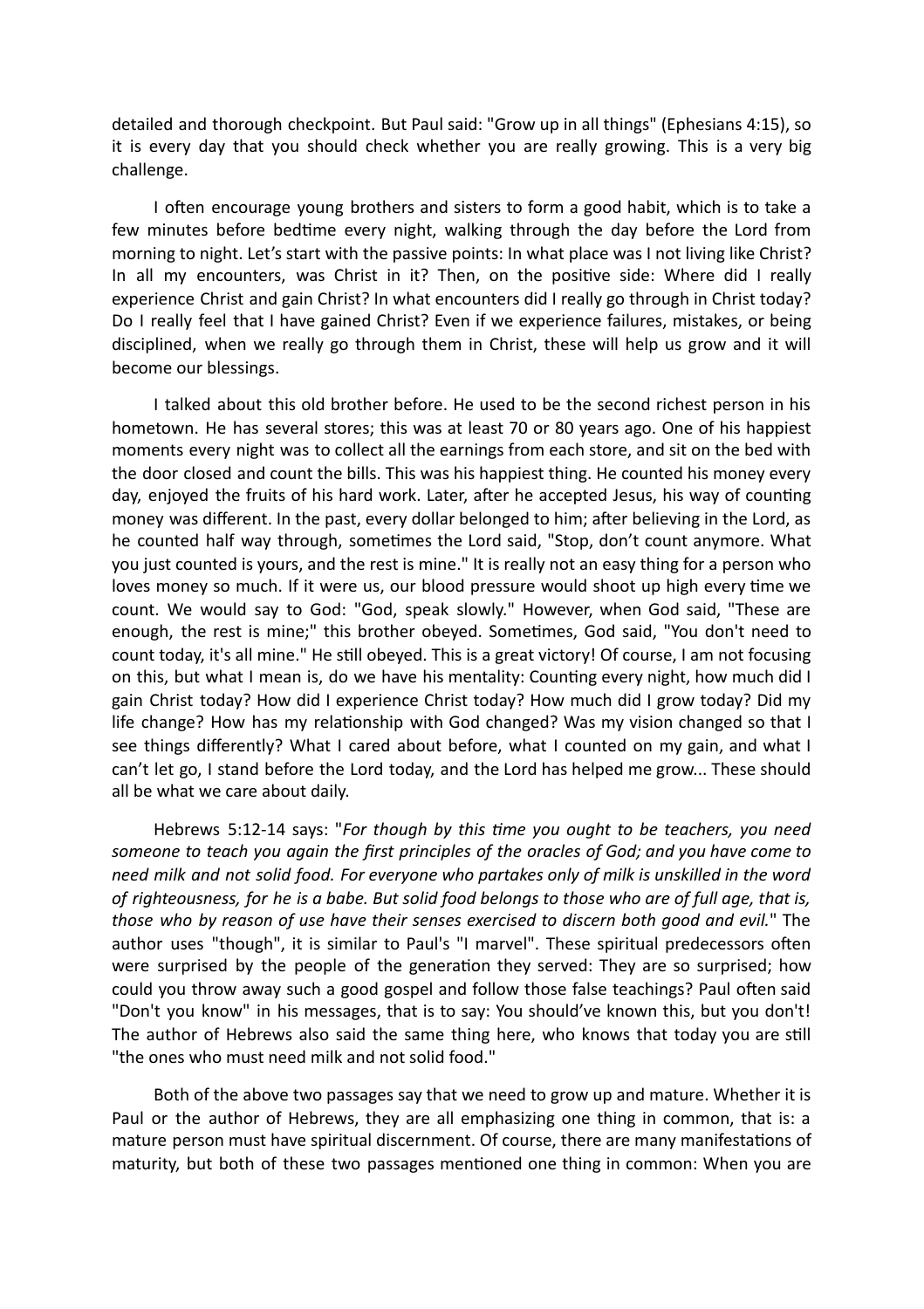immature, it manifests in you not knowing what is right and wrong? What is truth and what is heretical belief?

#### **2. Formed us into the image of the Son of God**

**First of all**, what is emphasized here is that through " a*ll things work together for good* ", God works on his children, each individually. This principle applies to each one of us. Although our encounters are different, God allows this encounter to happen to you, or allows that encounter to happen to me, with the same purpose and principle, which is to "form us into the image of the Son of God." God's work is unique and specific to each person. Therefore, we must not envy others; we must cherish and bravely embrace the situation God has set for us. In each situation wherever we are, we all come to experience Christ, receive Christ, and be overcomers. This is what we must do. " *He also predestined to be conformed to the image of His Son, that He might be the firstborn among many brethren.*" (Romans 8:29) We learn to be disciples in Christ's school, our teacher is the trinity God, God himself teaches us and no other god is with us; Christ calls us to be His disciples; the Holy Spirit (Lord's anointing) teaches us in all things. Our teacher is the Lord of the universe, the trinity God. Our curriculums are our daily lives. All is working together for good. Whether we like the environment or not, whether we think it is a major or trivial matter, in the eyes of God, everything is His teaching material.

When my son was little, he went to Chinese school, came home, and recited his lesson to us in his ABC's Mandarin: "Nature is our best textbook..." Indeed, our daily environment is our best textbook. God uses these teaching materials to teach us personally, help us to soar, help us to grow to maturity!

Secondly, With the help of the body of Christ, the whole body must grow up and mature together. Ephesians 4:11-13: " *He Himself gave some to be apostles, some prophets, some evangelists, and some pastors and teachers, for the equipping of the saints for the* work of ministry, for the edifying of the body of Christ, till we all come to the unity of the faith and of the knowledge of the Son of God, to a perfect man, to the measure of the stature *of the fullness of Christ;*" Here it talks about becoming the image of the Son of God. On one hand, in all of our personal encounters, I was shaped by God to make me grow up toward maturity; on the other hand, it talks about the group concept. God not only wants us to grow up and mature individually, but the church must also grow up and mature; the entire church must become full of Christ's stature. God put us in the house of God, and let us be partners to help each other; we support and serve each other to grow. We support each other and grow together. As we live in the body, this is the most important thing!

# **C. By "experiencing Christ" , "Christ is formed"**

I'll use five different angles to explain this, which are for us to practice. Not only should we know that Christ is indwelling in us, we should also know that God is working in us continuously, to form us into the image of the Son of God, until one day Christ will lead all his sons into glory. Therefore, how can we experience Christ to fulfill that "Christ is formed in us"? Each of the following five aspects is very important.

#### **1. Truly know that Christ indwelled and became our new life**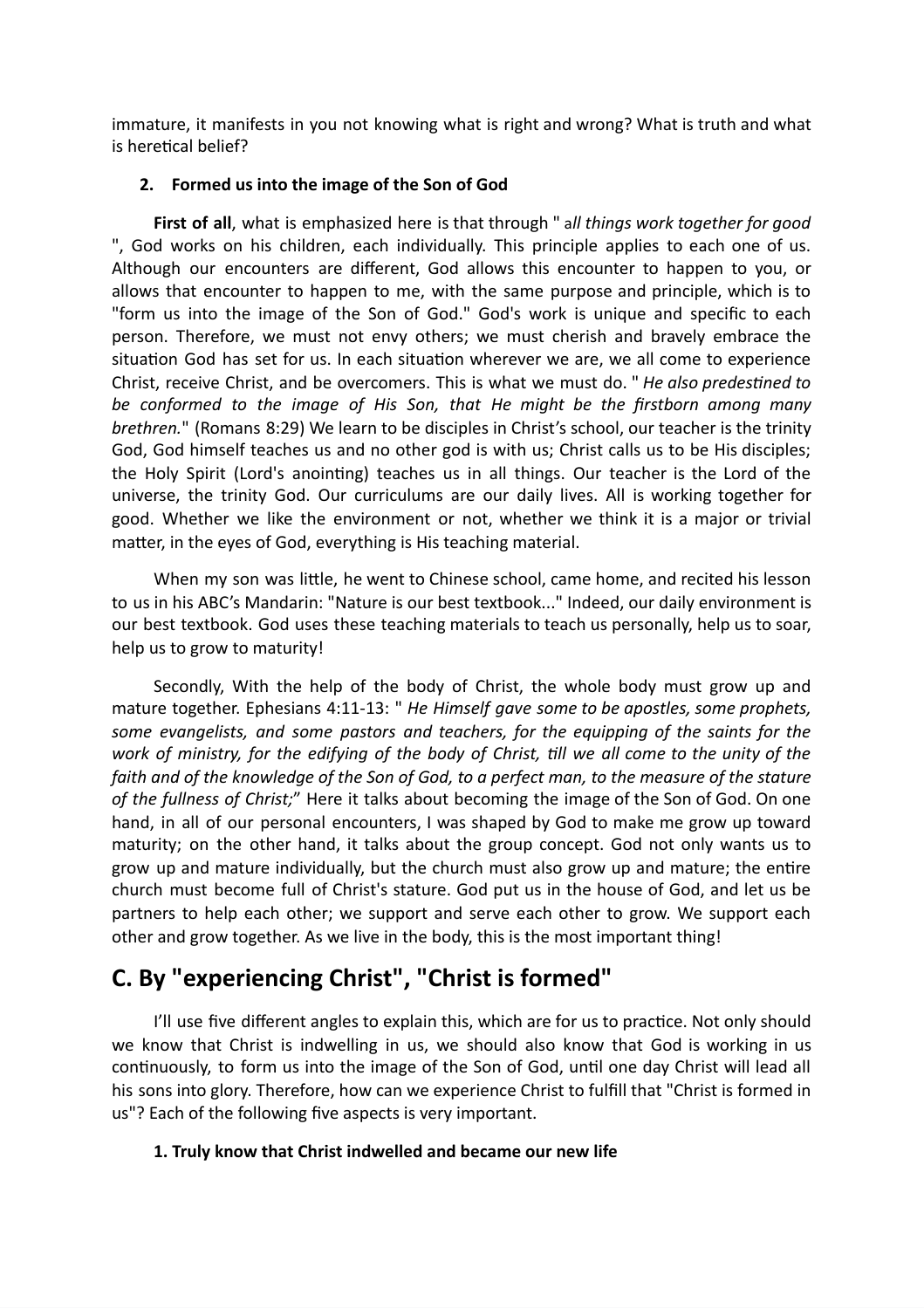(Please refer to ND2-010 "The Indwelling of Christ"- Abide in Christ)

Without "the indwelling of Christ," there can be no "formation of Christ." Because of the indwelling of Christ and because Christ became our lives, Paul was able to say: "*For to me, to live is Christ*" (Philippians 1:21), " *I have been crucified with Christ; it is no longer I who live, but Christ lives in me.*" (Gal. 2:20).

I believe everyone should be overjoyed when they read these scriptures. Because the more we know of our own corruption and the beauty of Christ, the more we realize how precious the treasure we have! Christ lives in me, and his magnificent life has become my life, which we can experience daily. How can we still be downcast, weak or depressed? "2 Corinthians 4: 8-9 says: "*We are hard-pressed on every side, yet not crushed; we are perplexed, but not in despair; persecuted, but not forsaken; struck down, but not destroyed*." Here Paul uses four "but not" to tell us: When we are in Christ, this great life can turn around all of our situations — things should be this way, but it turns out the other way. This is called "the indwelling of Christ." We must really know it; we must also be reminded and enter into the truth, led by the Holy Spirit. This is a truth that we should never ignore, but emphasize again and again. Once I was so weak that I couldn't even pray and didn't want to serve anymore. While driving, the Holy Spirit reminded me to "praise the indwelling of Christ." When I started praising, I immediately experienced a completely different realm! God is real, and the indwelling life of Christ is also real, it can be experienced, and should be experienced daily.

#### **2. Have a strong desire to pursue the growth**

If you were scoring your desire to grow spiritually, how would you rate yourself? If we ourselves don't have the desire to grow, or not have a strong desire to grow, we will not grow, and may be washed away, be compromised, or settled easily. I hope that God will put this strong desire in our hearts today. Peter advises the saints: "*as newborn babes, desire the pure milk of the word, that you may grow*..." (1 Peter 2 :2) Everyone who has raised a child knows that if the baby is hungry, then there's no rest or peace. Imagine this: If a three-month-old baby did not eat for three days, then the parents couldn't sleep or do anything for three days, because the baby would cry until you gave in and met his needs! He expressed his needs to you by crying. If you don't come, he will cry loudly; if you are still not coming, he will cry louder. He will fully express his inner need. In fact, God is eager to see that we have such a desire and expression for Him.

David said: "*My soul breaks with longing for Your judgments at all times.*" (Psalm 119:20). We fall short greatly from David. May God help us! Peter said: " *if indeed you have tasted that the Lord is gracious.*" (1 Peter 2:3) After reading these, we know we are far from the strong inner desires. May we taste more of the Lord's grace. If we really taste it, we will definitely cherish it, because it is not just a little bit, but it is more and more. Don't stay in the blessings that God has given us in the past, but let our thirst continue to deepen, grace upon grace, strength upon strength, more and more.

Philippians 3:12, Paul said: " *Not that I have already attained, or am already perfected; but* I press on, that I may lay hold of that for which Christ Jesus has also laid hold of me." Or translate it as " What I have laid hold of." How much did Paul attain? The revelation of the third heaven, every good and perfect gift, the eloquence of preaching, the uncompromising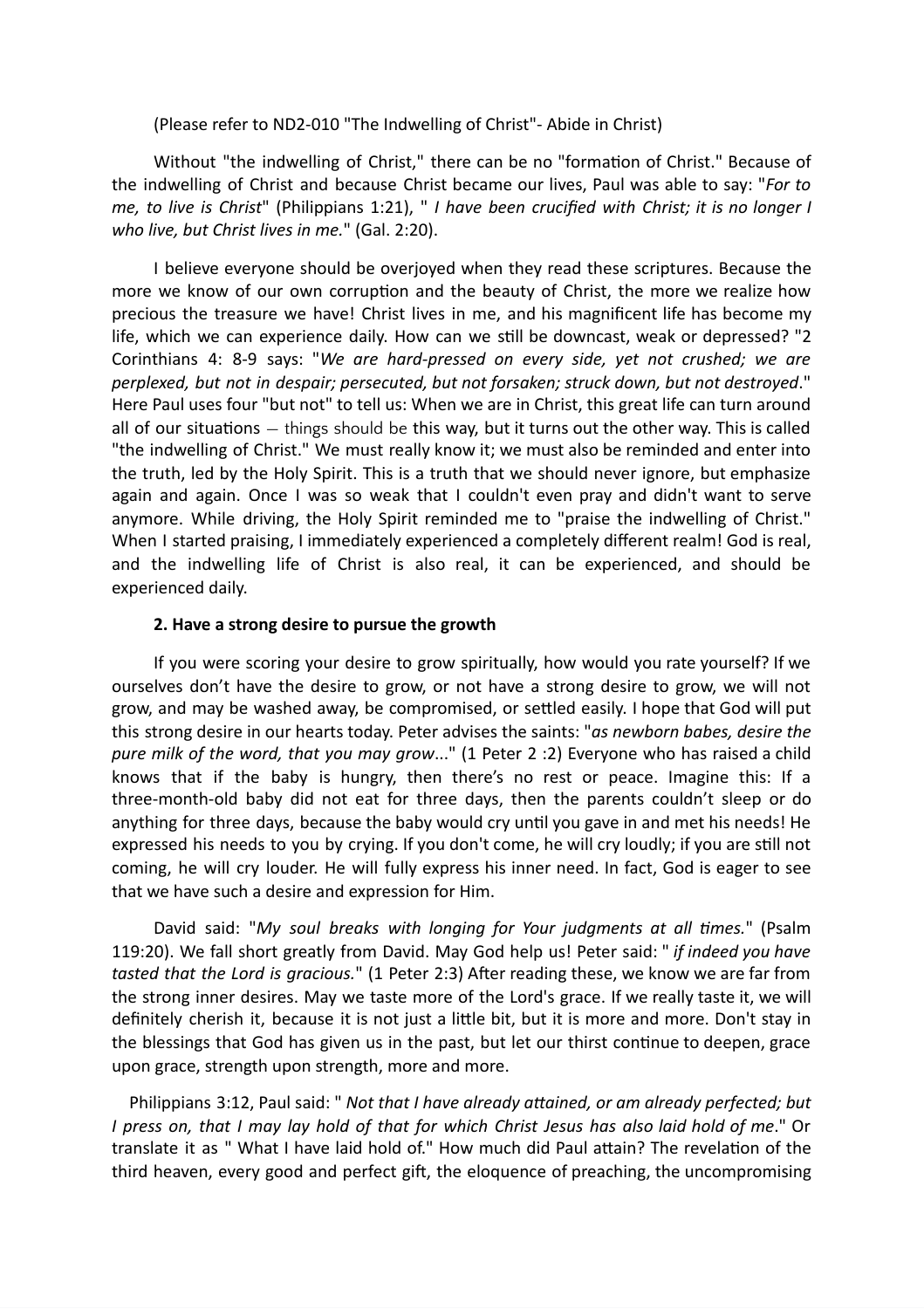missions...He is so good in all aspects. I believe that he had attained that surpassed all the saints in the past, few can compare with him. But he said, " *Not that I have already attained*." Because he knew that what God wanted to give him was far more than what he had already gained. Just as Augustine when he was on the seashore, facing the vast ocean, he felt that what he had attained and understood were just like a few drops of the seawater in a clam shell. God is too great that we cannot have a complete knowledge and experience of Him in our lifetime. Brothers and sisters, therefore, Paul is saying that I have only one thing, which is to "press on in pursuit."

Once, Socrates pressed a young man into the water, and he was unable to breathe. The young man struggled to free himself. When he got up, he asked Socrates, "Why are you doing this to me?" Socrates replied, "Didn't you ask me, how can you be wise? If you pursue wisdom, like you were in the water pursuing to breathe, you should already be a wise man today!"

What Paul said here, "press on", in the original text is "Use all your strength." Paul hopes that we can all pursue Christ with all our strength. May God help us! I hope that after the meeting today, we will be able to increase our rating on our spiritual growth. At least we will want to know more about the Lord and experience Him first-hand. Our faith is definitely not just talk, not being helpless, or being lukewarm, or just looking and hoping dreamingly; it is through each moment in each day, that we can experience and attain Christ. Through this serious practice, our lives can grow, form, and mature.

#### **3. Beware of all obstructions that hinder the growth of life**

In Isaiah chapter 13, when describing the Messiah, it says: "He... *as a root out of dry ground*..." (Isaiah 53:2). On one hand, it describes that he has no comeliness or beauty, like a root from dry land; on the other hand, it is also expressing that he has overcome all the obstructions that hinder his growth. "Dry land" is full of death, threatening, and preventing growth. Although in an extremely dry situation, He emerges from the ground, as if the roots were in dry land. Although the Lord Jesus did not have a comeliness appearance on the earth, He overcame all the obstacles brought to Him by the enemies, and magnified the beauty of God on the earth.

The Book of Songs of Solomon (Song of Songs, the name in NKJV vs NIV) 2:15 says: " *Catch us the foxes, the little foxes that spoil the vines, for our vines have tender grapes*."

Brothers and sisters, if we talk about ferocious, roaring lions or cunning, mature foxes, we will all be afraid and on guard to avoid them. But the little fox seems like a puppy, and is so cute that some people may even want to take it as a pet (ppt slides: comparison of two pictures). However, the author of "Song of Songs" warned us to "catch the little fox that spoils the vines", "because our vines have tender grapes." When the grapes were in blossom, these little foxes ran around in the garden and destroyed all the flowers, making it impossible to harvest the fruit in the future.

We will make mistakes and sins, and some of the mistakes and sins have irreversible consequences. Just like a vine, if all the flowers were lost, no matter how you water and fertilize it, it will not bear fruit anymore. It has been destroyed completely. Today we must be careful in front of the Lord. The big lion and the big fox, we may be on guard, but the little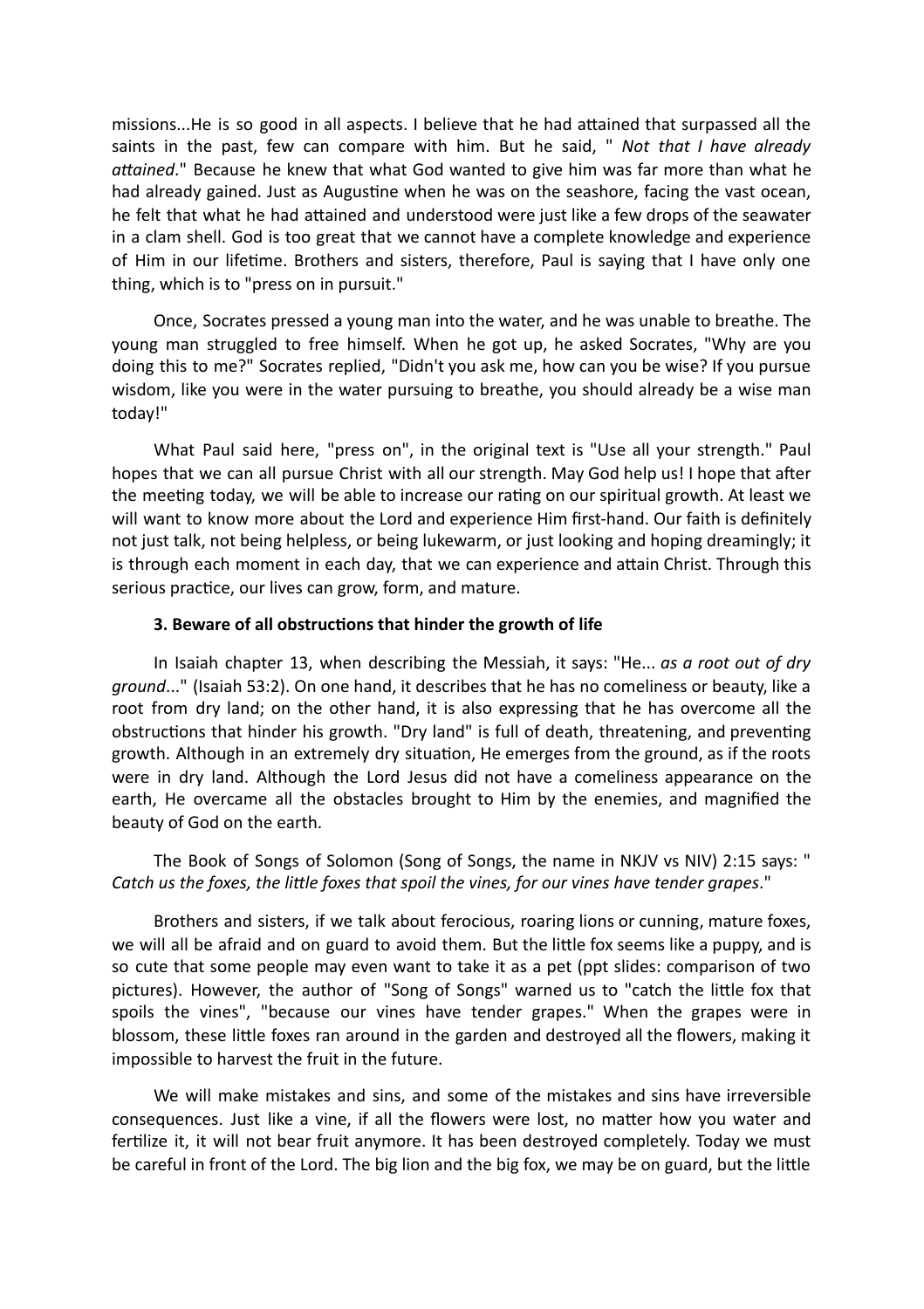fox is often unwatched and we might even like it. We must not underestimate the harm that these little foxes may bring. So, what are our "little foxes"? Be sure to know and capture your little foxes! For example: it may be our iPhone. Mobile phones can be a good tool, work for us, and even a tool for us to spread and battle for the gospel. We use it to search for information, to be able to read the Bible... It can help us to do many good things. However, it may also become our little fox, destroyed the blooming we have: wasting so much time looking at so many things that shouldn't be looked at, that left us with no time to adore the pure spiritual milk; Our spiritual appetite was destroyed by these junk foods, so we can't grow... we don't even want to listen to the sermon, or don't want to come to church. Therefore, we must be careful!

Ephesians 4 says: "*we should no longer be children, tossed to and fro and carried about with every wind of doctrine, by the trickery of men, in the cunning craftiness of deceitful plotting.*" (Ephesians 4 :14), we have to learn to guard our garden. Isaiah" 27:3 says: " *I, the Lord, keep it, I water it every moment; Lest any hurt it, I keep it night and day*." God treats his garden, his house, and his people in the way that He "waters it every moment, and keeps it day and night so that no one is harmed." I don't know how we are treating our lives, our hearts and minds, our thoughts, our spiritual growth before the Lord... are we also watering and watching it day and night? We must protect it so that it can continue to grow, and prevent anything that would destroy the growth.

Matthew chapter 13, Mark chapter 4, and Luck chapter 8, all talk about the parable of the Sower, which listed four different attitudes toward God's Word. Christians fall into two of them easily. One is the "stony ground." The Bible tells us that it reveals that its life is shallow and has no roots. The Gospel of Matthew and the Gospel of Mark say: "*when the sun was up it was scorched, and because it had no root it withered away*" (Matt. 13:6, Mark 4:6) The Gospel of Luke says that "*as soon as it sprang up, it withered away because it lacked moisture*." (Luke 8:6). All this talks about our lives and our attitudes toward the words of God are shallow and not deep enough. It can sprout quickly; people may kneel before the Lord, cry and say, "Lord, I am completely dedicated to You, and I love You with all my heart!" However, as soon as he returned home, when he was persecuted, he fell "immediately." "Sun" is necessary for plants to grow. It allows plants to have photosynthesis and grow healthily. Similarly, because all things work together for good, clearly, when the environment should be beneficial for us, but because we had no roots, our lives lacked moisture, we cannot grow normally. All these "sun" encounters made us dry and fruitless instead.

The other downfall is "thorns." Luke 8 says: " *Now the ones that fell among thorns are those who, when they have heard, go out and are choked with cares, riches, and pleasures of life, and bring no fruit to maturity.*" (Luke 8:14) I think many good Christians fall into this situation. Our lives were not without growth or fruits, but they "cannot bring fruit to maturity." There is no crop to be put into the barn and to be used by God. There was no blessing to others, God and man cannot be blessed or enjoy the crop. What a pity!

These are hindrances that prevent us from growing. We have stones in us, it cannot take roots in us. We have places in us that are disobedience to God, like stones, so it cannot take roots. Moreover, we may not be willing to spend time devotedly, so life lacks of moisture, any situation may cause us to deny our devotions we had yesterday. Same truth about thorns is that it choke us, so we were unable to yield crop. In today's generation, for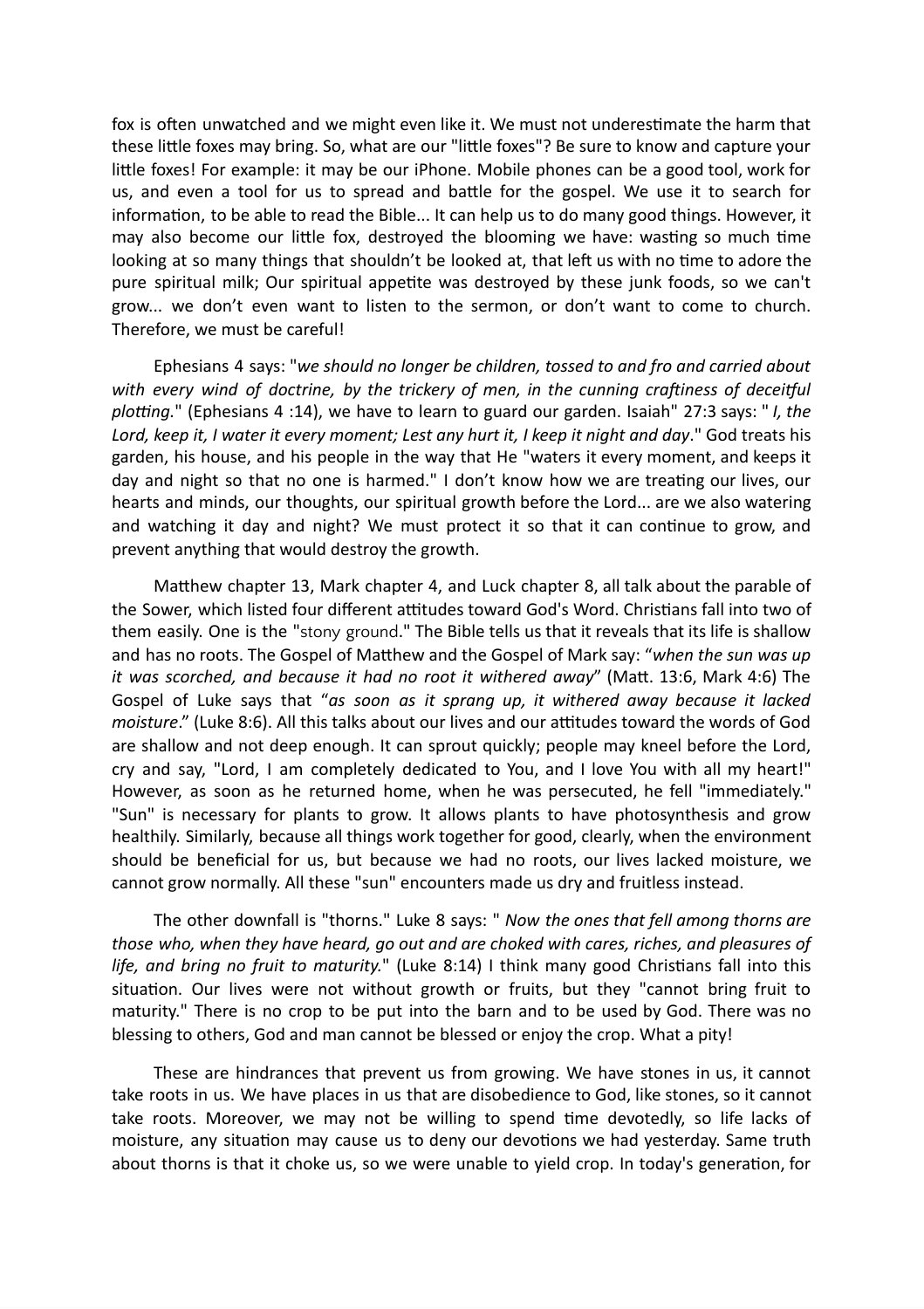you who are willing to sit quietly and listen to these sermons, I thank God for you! There are many people who don't want to listen at all. They are too busy, too stressful, need to relax and enjoy life... they need this and that, which had become the "thorns" for them, they "*are choked with cares, riches, and pleasures of life*." (Luke 8:14); And Mark 4:19 says that these thorns are " *the cares of this world, the deceitfulness of riches, and the desires for other things,*" they choked the word, and become unfruitful, or bring no fruit to maturity. When others see us, they may still praise us, because at least we have grown seeds. Unlike those that were devoured by birds, or unlike those that were withered away, we not only grow up, but also bear fruit, but we can't bring the fruit to maturity. What a pity! Brothers and sisters, these words are very real. Don't stop willingly in growing, we must grow, and we must remove all the obstructions that can hinder our growth!

Jeremiah 4:3: " *For thus says the Lord to the men of Judah and Jerusalem: "Break up your fallow ground, and do not sow among thorns.*" On one hand, this is God's calling, but it is also God's warning. This sentence includes the two scenarios. Break up your fallow ground, don't let it be shallow and rocky, don't let it be always dry, hard ground, not loosened and not watered; at the same time, don't sow in thorns, don't spend our time, spirit, and strength in the thorns and be wasted.

#### **4. In all things, experience and gain Christ**

"*All things work together for good to those who love God, to those who are the called according to His purpose.*" (Romans 8:28) In other words, in all our experiences, we must have "the Lord's ending." Regarding this good, we have already made it very clear, it is for our lives to be changed, to become more like Jesus; the relationship with God will also change so that we can "be closer to the Lord and love the Lord deeper." If this encounter did not allow me to experience Christ, did not allow me to gain Christ, and did not make my relationship with the Lord deeper and closer, that means we are not reaching the ending that the Lord has intended for me. We should not be settled, or not accept suffering in vain. One may ask: Why is this person against me? Why did this person wrong me? Why is my boss been unfair to me lately? Why is my health failing lately? ...Brothers and sisters, if we are always asking why, we would never grow. We should ask the Lord: "Lord, what do you want me to learn? How do you want me to experience you in this matter? Lord, what is your will?" In all circumstances, we can all come to experience Christ and gain Christ. Just like the example of the brother who was counting his money I mentioned earlier, you should come to the Lord seriously every night and count your spiritual gains each day.

Here Paul tells us: "*grow up in all things into Him who is the head—Christ* " (Ephesians 4:15) In other words, we can experience this in everything. Therefore, Paul:

a. Have the wisest choice*—*"*for the excellence of the knowledge of Christ Jesus my Lord* "

" *Yet indeed I also count all things loss for the excellence of the knowledge of Christ Jesus my Lord, for whom I have suffered the loss of all things, and count them as rubbish, that I may gain Christ*." (Philippians 3:8)

b. Have the most dedicated pursuit*—*"Only one thing I do…"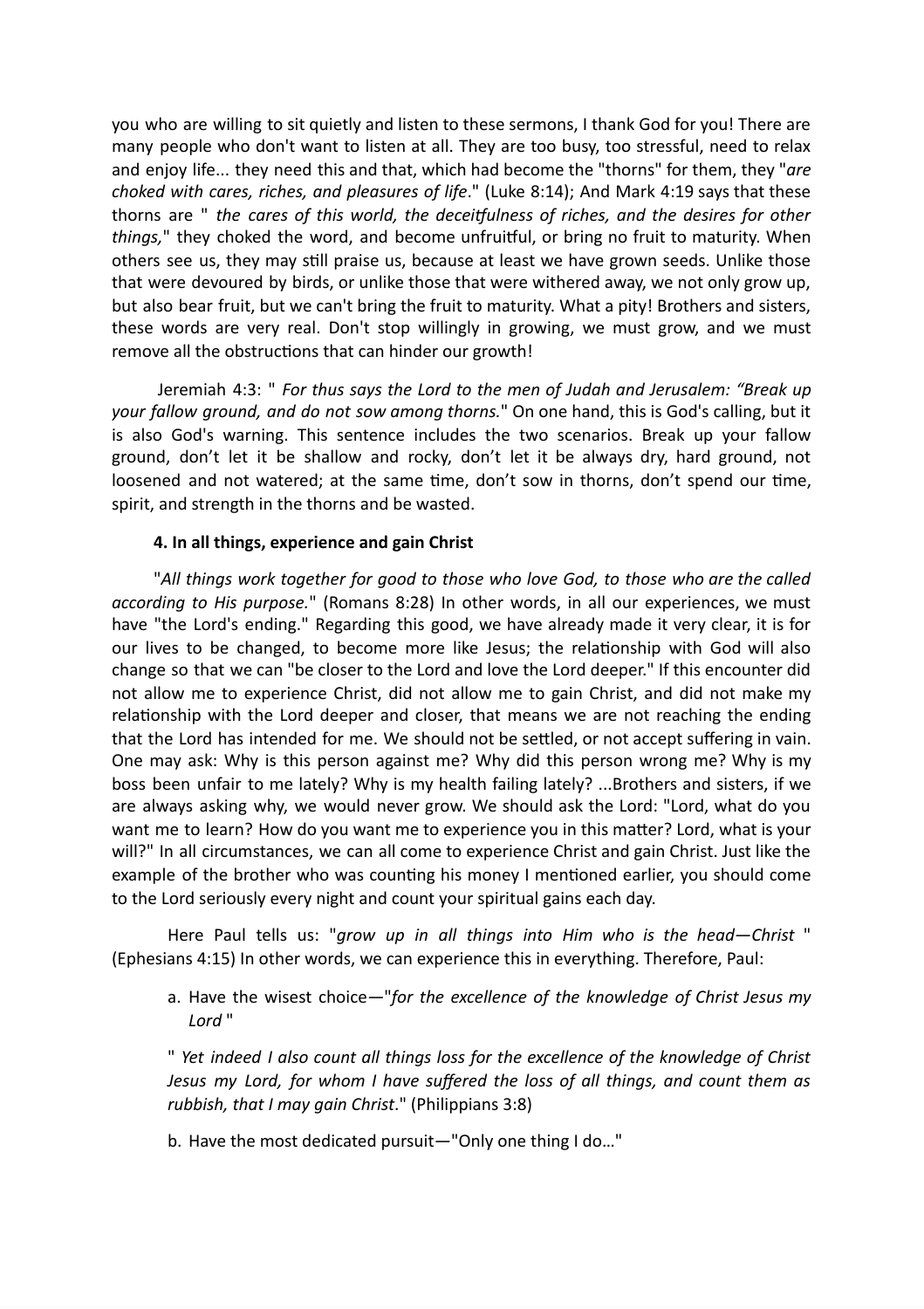" Brethren, I do not count myself to have [d]apprehended; but one thing I do, forgetting those things which are behind and reaching forward to those things which are ahead, I press toward the goal for the prize of the upward call of God in Christ Jesus." (Philippians 3:13-14)

Our time, money, power, feelings...all of which are limited, and how we use these limited resources are based on our priority, and our priority is based on our value system. These three are closely linked: how I use my resources is based on my priority; how I arrange my priority is based on my value system. If I think my family is the most important thing, more than my friends, more than watching TV, I will be willing to spend more time with my family. It all depends on our decision.

Paul made the wisest choice, and he made the most specific pursuit: everything is for growing, for experiencing Christ, and everything is to gain Christ. I have given an example before: if we use two ways to deposit money, the first way is to deposit one cent on the first day; double it on the second day for two cents; and double it on the third day to deposit 4 cents; double the deposit for 8 cents on the fourth day..., doubling the deposit each day for 31 days. The second method is to deposit every other day, deposit 1 cent on the first day, not deposit on the second day, deposit 2 cents on the third day, not deposit on the fourth day, and deposit 4 cents on the fifth day...so double the deposit every other day for 31 days. The second method can save about three hundred and twenty dollars; but the first method can save up to 10 million, which is a world of difference! The point of this example is to remind us: if we do it earnestly and focus, the results will be very different.

Paul said, "One thing I do…" (Philippians 3:13) Look at how many things we have? The Lord Jesus said: "*But one thing is needed*" (Luke 10:42a). To you, everything can't be missed: can't miss breakfast, can't miss bath, exercise, and family time, TV time, work hours... almost nothing can be skipped, except daily devotion, or come to God, that can be skipped or forgotten. No wonder we have problems in our lives, no wonder we stumble easily, no wonder we are overwhelmed by heresies, no wonder Christ cannot be formed in us...

Therefore, every day, everything is to experience Christ, go through each with Christ, enjoy His presence, enjoy Him, He is all to me, and let me gain Christ at the end. This is really a great gospel, a joyful thing, and the most valuable life. We really should thank God in all things! What a big difference between this kind of life and the kind of life that only grows in our annual Labor Day Conference (LDC), great differences between the two!

#### **5. Growth in the body continuously**

Ephesians 4 talks about God has giving various gifts to the church and to the saints: "for the equipping of the saints for the work of ministry, for the edifying of the body of Christ, till we all come to the unity of the faith and of the knowledge of the Son of God, to a perfect *man, to the measure of the stature of the fullness of Christ*." (Ephesians 4:12-13) The church must never stop growing, not quantitatively, nor qualitatively; because the church needs to grow, and it needs to be full of the stature of Christ. Eph. 4:16 says: " *from whom the whole body, joined and knit together by what every joint supplies, according to the effective working by which every part does its share, causes growth of the body for the edifying of itself in love*." This once again let us see the importance of spiritual partners.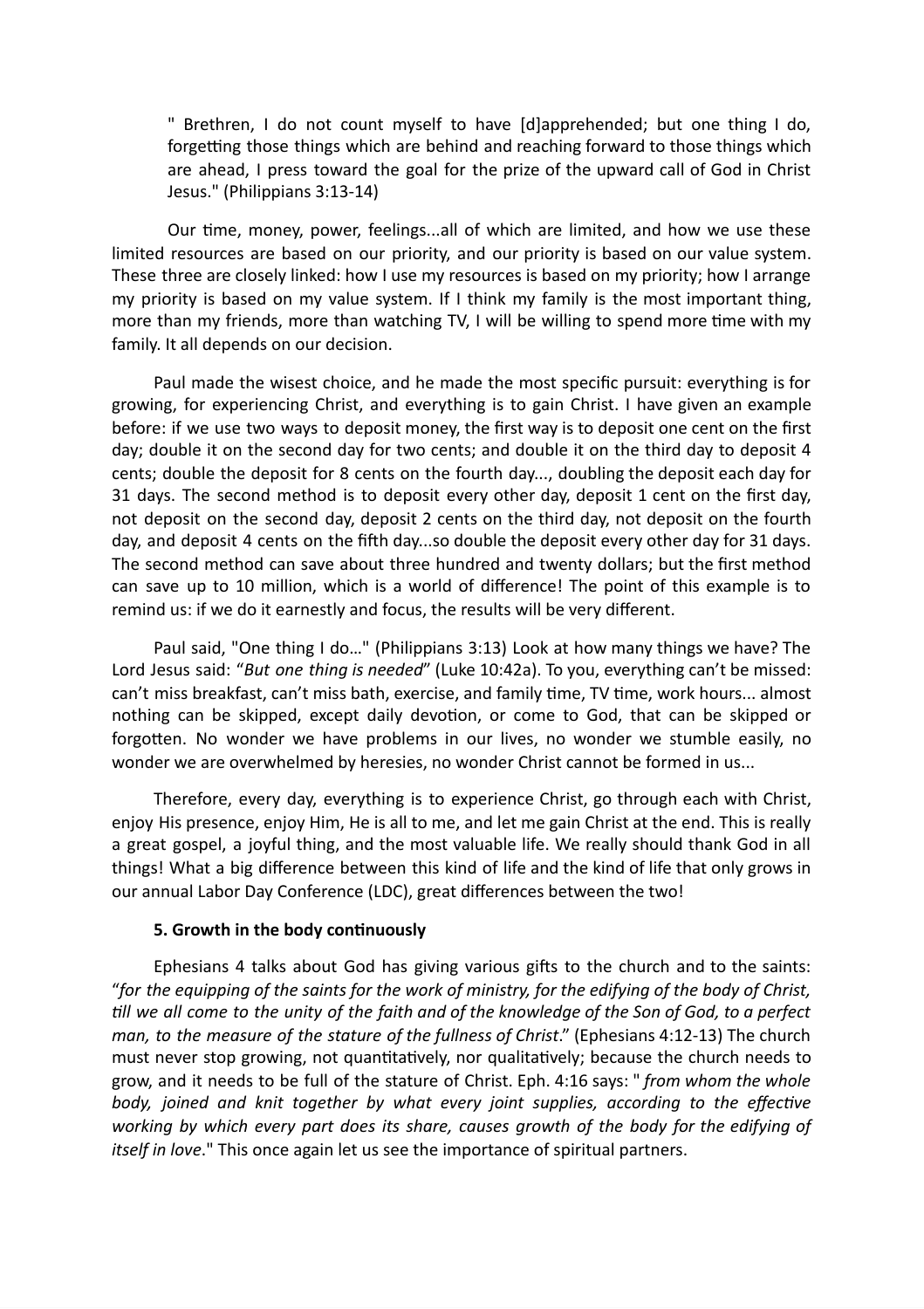There were thousands or tens of thousands of years of human history, there are so many different countries, there are so many populations in the world, why does God choose for us to be born into this generation? Why did God make us Chinese? Why did God bring us all to California, all came to Silicon Valley, all into the same church? Definitely, there is God's sovereignty behind this. God put us together, and we have a responsibility to be each other's blessings. I often quote the words of a pastor in Thailand: "We are not perfect, but we are sincere." We are indeed not perfect, no one can stand under close look. However, if someone criticizes all the time in the church, we should stay away from such a person, because he doesn't know himself at all. Who can stand to be looked at closely in a fish bowl? I too am corrupted, have many problems, have many defects, and have unacceptable personalities to you...you probably don't like my looks, my preaching, my voice, and my personality.... We can all list a lot of reasons why we don't like others. However, although we are not perfect, we all treat each other sincerely, and we are all to be real. This is the church. We all need spiritual partners to support each other and help us grow together.

Half Moon Bay holds a pumpkin contest on Halloween every year. The first competition was held more than 30 years ago, the first prize pumpkin was 135 pounds; then around the year 2000, the pumpkin champion reached more than 900 pounds. This is really a big jump! But in 2016, the first prize was from Belgium, and it weighed more than 2,600 pounds, nearly 1,200 kilograms! This example tells us that there are always a huge room and potential to grow!

I often say, "The leader determines the height of the church's growth, and the partner determines the speed of our growth." On one hand, we thank God, Christ is our head and our leader. There is no limit for our growth upwardly. We can always grow, and it never ends. However, we must also be reminded: As a leader of God's house, you must never stop growing. Because once we stop growing, we definitely will encounter times when we are defeated by the enemy in our ministry, we will encounter the time when we cannot be the blessing of God's house; and these may eventually become the cause of our dryness and burnout. Moreover, when church leaders stop growing, this will also become a bottleneck of church growth, because "the quality of leaders determines the measure of blessing in the house of God, and the measure of how usable by God." We are placed in his house by God, and we must serve God. We should pray for the leaders of the family that they will take the lead to grow in the presence of the Lord, and they must not stop growing; their growth must be true and obvious, so that the entire family of God can grow well in the presence of the Lord! Similarly, partners are also very important. We are all partners in Christ today, we are each other's blessing, and will impact the speed of each other's growth. Thank God for putting us together and letting us be here. Christ is the center, who is our life and who lives in us. In Christ, we must experience Him more and gain Him. Let Christ be formed in our hearts, so that we can be mature, and make us a blessing to others!

#### **PRAYERS:**

Lord Jesus, we thank you again, all salvation comes from you. Lord, we often neglect that we have received such a great salvation. Pray for the Holy Spirit to enlighten us and help us, let us not only understand, not only merely know, but also let us experience this great Christ indwelling life, first-hand and truthfully. So that Christ can grow in us and mature in us. Let us not take each day lightly. Any situation, any encounters, every big and small thing,